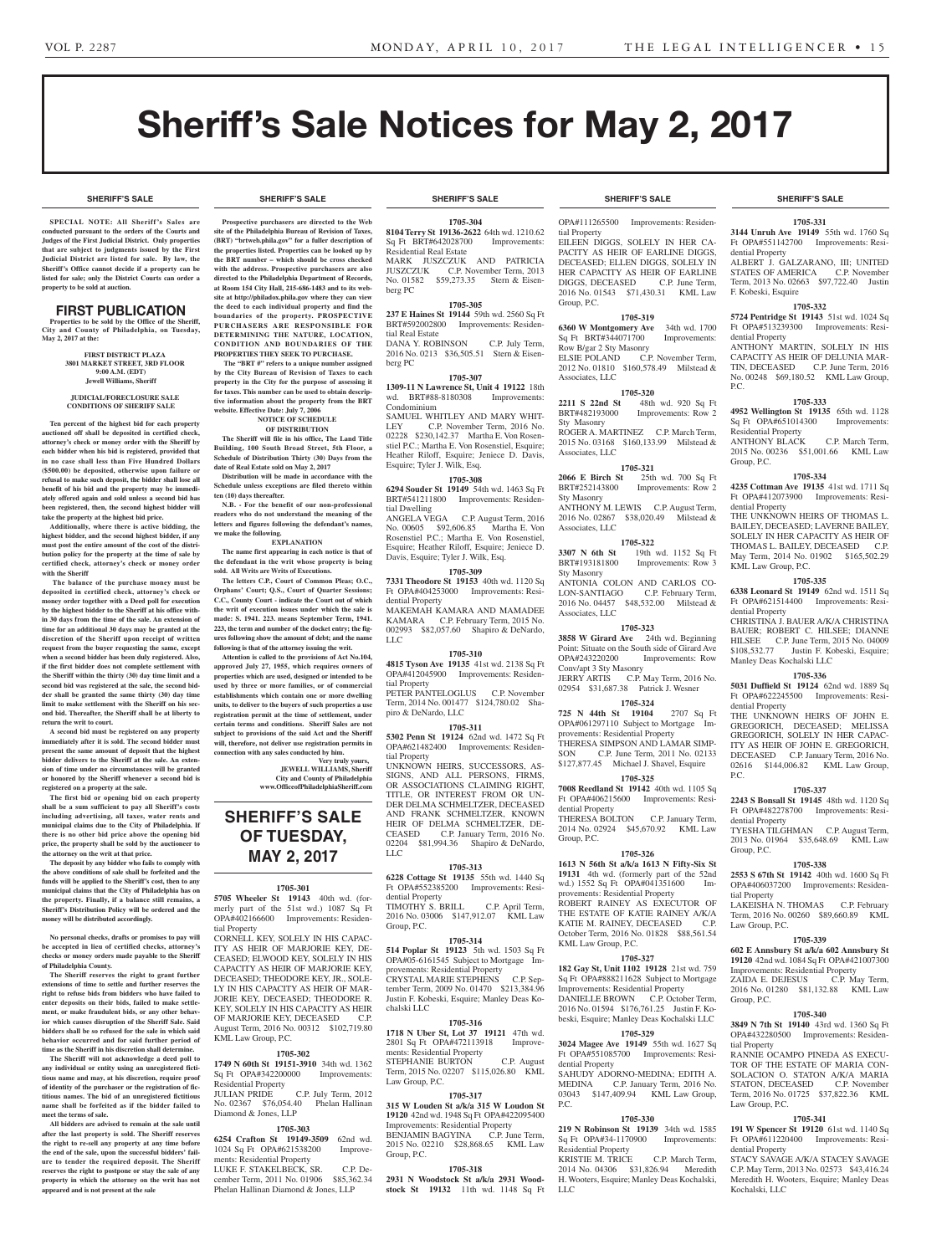### **1705-342**

**5226 N Mascher St 19120** 42nd wd. 1550 Sq Ft OPA#422370800 Improvements: Residential Property MARK FLETCHER C.P. November Term, 2015 No. 00763 \$91,197.87 KML

### Law Group, P.C. **1705-343**

**1024 S 22nd St 19146** 30th wd. 1959 Sq Ft Improvements: Residential Property NICHOLAS A. OFFENBACHER C.P. December Term, 2013 No. 00110 \$308,921.71 Meredith H. Wooters, Esquire; Manley Deas Kochalski, LLC

# **1705-344**

**1228 Gilham St 19111** 53rd wd. 1220 Sq Ft OPA#531158300 Improvements: Resi-

#### dential Property<br>RIDEARA EARP C.P. February Term, 2014 No. 01524 \$145,708.72 KML Law Group, P.C.

#### **1705-345**

**820 Avon Rd 19116** 56th wd. 6306 Sq Ft OPA#582114400 Improvements: Residential Dwelling

CHARLES J. NIEMANN, III, DECEASED C.P. August Term, 2016 No. 001246 \$154,610.46 Joseph R. Loverdi, Esquire

### **1705-346**

**9503 Meadowbrook Ave 19118** 9th wd. 16225 Sq Ft OPA#091239500 Improvements: Residential Property

JUDITH B. WESSELL AND JULIAN C. WESSELL, III C.P. May Term, 2016 No. 02248 \$457,095.15 KML Law Group, P.C.

#### **1705-347**

**1639 Creston St 19149** 62nd wd. 2122 Sq Ft OPA#621144400 Improvements: Residential Property

PEDRO INFANTE, JR. C.P. February Term, 2016 No. 03122 \$58,209.56 KML Law Group, P.C.

#### **1705-348**

**10043 Ferndale St 19116** 58th wd. 2850 Sq Ft OPA#582479900 Improvements: Residential Property VASYL FEDELESH C.P. March Term,

2012 No. 00444 \$187,675.00 KML Law Group, P.C.

#### **1705-349**

**6231 Castor Ave 19149** 54th wd. 1616 Sq Ft OPA#541160500 Improvements: Residential Property

PAOLA A. CARDENAS-OSPINA AND MI-CHAEL CRUZ-RIVERA C.P. July Term, 2016 No. 01676 \$156,660.47 KML Law Group, P.C.

### **1705-350**

**3832 N 6th St 19140** 43rd wd. 1360 Sq Ft OPA#432263200 Improvements: Residential Property

LUIS A. CARABALLO C.P. November Term, 2016 No. 01986 \$19,662.41 KML Law Group, P.C.

#### **1705-351**

**108 W Godfrey Ave 19120-1503** 61st wd. 1290 Sq Ft OPA#611282800 Improvements: Residential Property KIM D. CARRUTH A/K/A KIM CAR-RUTH C.P. October Term, 2014 No. 03548 \$65,659.73 Phelan Hallinan Diamond & Jones, LLP

#### **1705-352**

**501 Clymer St 19147-3010** 2nd wd. 1824<br>Sq Ft OPA#022013400 Improvements: Sq Ft OPA#022013400 Residential Property

ANDREW ZIMMERMAN; CYNTHIA A. CLARK C.P. May Term, 2016 No. 03714 \$121,279.36 Phelan Hallinan Diamond & Jones, LLP

#### **1705-353**

#### **4501 Tampa St 19120-4613** 42nd wd. 1122 Sq Ft OPA#421576500 Improvements: Residential Property

EMMETT NIXON, JR. C.P. September Term, 2013 No. 02137 \$77,717.80 Phelan Hallinan Diamond & Jones, LLP

# **1705-354**

**4238 I St 19124-4802** 33rd wd. 1152 Sq Ft OPA#332155600 Improvements: Residential Property

SUSAN CABRERA C.P. August Term, 2016 No. 00335 \$133,711.24 Phelan Hallinan Diamond & Jones, LLP

# **1705-355**

**7205 Algard St 19135-1103** 41st wd. 1056 Sq Ft OPA#412282200 Residential Property

GEORGE T. JORDAN C.P. July Term, 2016 No. 03270 \$105,870.30 Phelan Hallinan Diamond & Jones, LLP

**1416 Friendship St 19111-4208** 53rd wd. 1600 Sq Ft OPA#532300100 Improvements: Residential Property ANNE EDOUARD A/K/A ANN ED-OUARD; DIMITRI JOSEPH; GINA JO-SEPH C.P. March Term, 2014 No. 01713 \$217,870.81 Phelan Hallinan Diamond & Jones, LLP

**1705-357**

# **1705-358**

**8200 Rodney St 19150-2908** 50th wd. 2240 Sq Ft OPA#502041300 Residential Property ROWENA V. VAUGHAN C.P. November Term, 2016 No. 01923 \$131,124.04 Phelan Hallinan Diamond & Jones, LLP

#### **1705-359**

**6013 Jefferson St 19151-3523** 34th wd. 1422 Sq Ft OPA#342067400 Improvements: Residential Property

DEBRA NEWTON, IN HER CAPACITY AS ADMINISTRATRIX AND HEIR OF THE ESTATE OF HERBERT NEWTON A/K/A HERBERT L. NEWTON; THERESA GONZALEZ, IN HER CAPACITY AS HEIR OF THE ESTATE OF HERBERT NEWTON A/K/A HERBERT L. NEWTON; CHRIS-TINA MURRAY, IN HER CAPACITY AS HEIR OF THE ESTATE OF HERBERT NEWTON A/K/A HERBERT L. NEW-TON: APRIL SMITH, IN HER CAPACITY AS HEIR OF THE ESTATE OF HERBERT NEWTON A/K/A HERBERT L. NEWTON; UNKNOWN HEIRS, SUCCESSORS, AS-SIGNS, AND ALL PERSONS, FIRMS, OR ASSOCIATIONS CLAIMING RIGHT, TITLE, OR INTEREST FROM OR UNDER HERBERT NEWTON A/K/A HERBERT L. NEWTON, DECEASED C.P. September Term, 2016 No. 03258 \$49,264.05 Phelan Hallinan Diamond & Jones, LLP

#### **1705-361**

**6649 N Uber St 19138-3133** 10th wd. (formerly 50th wd.) 1024 Sq Ft OPA#102023700 Improvements: Residential Property<br>RASHANA D. CEASER C.P. March

RASHANA D. CEASER Term, 2013 No. 03874 \$61,661.48 Phelan Hallinan Diamond & Jones, LLP

#### **1705-362**

**1041 Camas Dr 19115-4507** 63rd wd. 1576 Sq Ft OPA#632088200 Improvements: Residential Property

FRANK D. BARROS, IN HIS CAPAC-ITY AS HEIR OF FRANCISCO BARROS, DECEASED; AMANDA N. BARROS, IN HER CAPACITY AS HEIR OF FRANCIS-CO BARROS, DECEASED; UNKNOWN HEIRS, SUCCESSORS, ASSIGNS, AND ALL PERSONS, FIRMS, OR ASSOCIA-TIONS CLAIMING RIGHT, TITLE, OR IN-TEREST FROM OR UNDER FRANCISCO BARROS, DECEASED C.P. July Term, 2016 No. 02490 \$256,622.77 Phelan Hallinan Diamond & Jones, LLP

#### **1705-363**

**5320 Osage Ave 19143-1411** 60th wd. 1248 Sq Ft OPA#603101300 Improvements: Residential Property

LLOYD SWINSON, IN HIS CAPAC-ITY AS ADMINISTRATOR AND HEIR OF THE ESTATE OF SHIRLEY WILLIAMS: JAMES WHITE, IN HIS CAPACITY AS HEIR OF THE ESTATE OF SHIRLEY WIL-LIAMS; CORNELIUS SWINSON, IN HIS CAPACITY AS HEIR OF THE ESTATE OF SHIRLEY WILLIAMS; ALBERT SWIN-SON, IN HIS CAPACITY AS HEIR OF THE ESTATE OF SHIRLEY WILLIAMS; WILLIAM SWINSON, III, IN HIS CAPAC-ITY AS HEIR OF THE ESTATE OF SHIR-LEY WILLIAMS; UNKNOWN HEIRS, SUCCESSORS, ASSIGNS, AND ALL PERSONS, FIRMS, OR ASSOCIATIONS CLAIMING RIGHT, TITLE, OR INTEREST FROM OR UNDER SHIRLEY WILLIAMS, DECEASED C.P. March Term, 2014 No. 03943 \$94,312.10 Phelan Hallinan Diamond & Jones, LLP

#### **1705-364**

**1209 N Wilton St 19131** 44th wd. 960 Sq Ft OPA#442303600 Improvements: Residential Dwelling DAMOND J. LOWE C.P. March Term, 2013 No. 1923 \$56,389.67 Joseph R. Loverdi, Esquire

# **1705-365**

**4614 Milnor St 19137-1113** 45th wd. 1290 Sq Ft OPA#453456700 Improvements: Residential Property EDWINA E. SABATINO C.P. June Term, 2016 No. 03338 \$131,299.83 Phelan Hallinan Diamond & Jones, LLP

### **1705-366**

4335 Brown St 6th wd. 1226 Sq Ft BRT#062006900 Subject to Mortgage Improvements: Residential Dwelling

RONDA M. CLARK C.P. December Term, 2015 No. 02142 \$20,064.17 Law Office of Gregory Javardian, LLC

# **1705-367**

**1632 Lewis St** BRT#332034100 Improvements: Residential Dwelling JOHN C. CATALDI, JR. C.P. January Term, 2015 No. 00924 \$25,077.13 Powers, Kirn & Associates, LLC

**1705-368**

**1776 Plymouth St 19126** 10th wd. 1900 Sq Ft BRT#101305100 Improvements: Residential Real Estate SHENIECE N. WILLIAMS A/K/A SHE-NIECE WILLIAMS C.P. June Term, 2016 No. 02714 \$98,966.56 Stern & Eisenberg

# **1705-369**

PC

**12338 Wyndom Rd 19154** 66th wd. 2216 Sq Ft BRT#663217900 Improvements: Residential Dwelling DAVID ALESHIRE A/K/A DAVID WIL-LIAM ALESHIRE; DOROTHY ALESHIRE

A/K/A DOROTHY LYNN ALESHIRE C.P. November Term, 2015 No. 01629 \$137,185.12 Udren Law Offices, P.C.

# **1705-370**

**22 E Hortter St 19119** 22nd wd. 1297 Sq Ft BRT#221159800 Improvements: Residential Real Estate DAREAK NOBLES, AS KNOWN HEIR OF THE ESTATE OF CAROLYN NOBLES, DECEASED; UNKNOWN HEIRS, DEVI-SEES, AND PERSONAL REPRESENTA-TIVES OF THE ESTATE OF CAROLYN NOBLES, DECEASED C.P. June Term, 2014 No. 01594 \$94,790.16 Stern & Eisenberg PC

#### **1705-371**

**1530 S Vodges St 19143** 51st wd. 800 Sq Ft BRT#514017600 Improvements: Residential Real Estate

RAMONA BOOKER C.P. January Term, 2016 No. 01005 \$65,126.36 Stern & Eisenberg PC

### **1705-372**

**9849 Haldeman Ave 19115** 58th wd. 2936 Sq Ft BRT#58-1345800 Improvements: Residential Dwelling

POLA MICHAELS, KNOWN HEIR OF RIA DORA SEGALOW A/K/A DORA SEGA-LOW; RICKY SEGALOW, KNOWN HEIR OF RIA DORA SEGALOW A/K/A DORA SEGALOW; RIA DORA SEGALOW A/K/A DORA SEGALOW, LAST RECORD OWN-ER; UNKNOWN HEIRS, SUCCESSORS, ASSIGNS, AND ALL PERSONS, FIRMS, OR ASSOCIATIONS CLAIMING RIGHT, TITLE, OR INTEREST FROM OR UN-DER RIA DORA SEGALOW A/K/A DORA SEGALOW C.P. September Term, 2014 No. 03075 \$207,518.31 Udren Law Offices, P.C.

#### **1705-373**

**9 S 51st St 19139** 46th wd. Land: 1640 Sq Ft; Improvement: 1500 Sq Ft BRT#602157400 Improvements: Residential Real Estate LIKLON GROUP, LLC C.P. August Term, 2016 No. 03043 \$80,542.31 Stern & Eisenberg PC

#### **1705-374**

**1723 South St a/k/a 1720 Rodman St 19146**  30th wd. 1360 Sq Ft BRT#303067400 Improvements: Residential Dwelling<br>RONALD J. PRESSLEY C.P. Decem-RONALD J. PRESSLEY ber Term, 2016 No. 01877 \$429,551.46

# Udren Law Offices, P.C.

**1705-375 6002 Alma St** 35th wd. 1400 Sq Ft BRT#531328200 Improvements: Row B/ gar 2 Sty Masonry

CHRISTIAN K. VICTOR C.P. September Term, 2015 No. 01410 \$164,355.83 Milstead & Associates, LLC

# **1705-376**

**7048 N Broad St 19126** 10th wd. 2400 Sq Ft BRT#101005400 Improvements: Residential Dwelling BETTY TAYLOR A/K/A BETTY JEAN TAYLOR C.P. December Term, 2015 No. 01247 \$152,547.21 Udren Law Offices, P.C.

# **1705-377**

**7022 Wheeler St** 40th wd. 1110 Sq Ft BRT#406204100 Improvements: Row B/ gar 2 Sty Masonry

LEON DEEMI; BOBBY ALFRED SANDI F/K/A ALFRED ZANKAPAH A/K/A AL-FRED N. ZANKPAH; VIOLA K. BATES A/K/A VILOA K. BATES C.P. August Term, 2016 No. 02888 \$27,807.37 Milstead & Associates, LLC

**1705-378 3343 N Lawrence St** 19th wd. 1360 Sq Ft

#### **SHERIFF'S SALE SHERIFF'S SALE SHERIFF'S SALE SHERIFF'S SALE SHERIFF'S SALE**

BRT#193108043 Improvements: Residential Dwelling JOSEPH HERNANDEZ, DECEASED; LY-NETTE HERNANDEZ C.P. March Term, 2015 No. 00541 \$101,559.57 Law Office of Gregory Javardian, LLC

CHARLENE R. ERB C.P. January Term, 2016 No. 00518 \$248,505.82 McCabe,

**1705-391 1951 E Monmouth St 19134** 25th wd. ROW 2 STY MASONRY; 1500 Sq Ft BRT#252131300 Improvements: Residen-

DOREEN DULDULAO, KNOWN SUR-VIVING HEIR OF JOHN SANSEVERINO, DECEASED MORTGAGOR AND REAL OWNER; JENNIFER SANSEVERINO, KNOWN SURVIVING HEIR OF JOHN SANSEVERINO, DECEASED MORT-GAGOR AND REAL OWNER; LINDA LINDNER, KNOWN SURVIVING HEIR OF JOHN SANSEVERINO, DECEASED MORTGAGOR AND REAL OWNER; KIM SANSEVERINO, KNOWN SURVIV-ING HEIR OF JOHN SANSEVERINO, DECEASED MORTGAGOR AND REAL OWNER; ELEANOR M. SANSEVERINO, KNOWN SURVIVING HEIR OF JOHN SANSEVERINO, DECEASED MORT-GAGOR AND REAL OWNER; TERESA MCENANEY, KNOWN SURVIVING HEIR OF JOHN SANSEVERINO, DECEASED MORTGAGOR AND REAL OWNER; EL-EANOR COULSON, KNOWN SURVIV-ING HEIR OF JOHN SANSEVERINO, DECEASED MORTGAGOR AND REAL OWNER; NANCY MAZUREK, KNOWN SURIVING HEIR OF JOHN SANSEVER-INO, DECEASED MORTGAGOR AND REAL OWNER; ALL UNKNOWN SUR-VIVING HEIRS OF JOHN SANSEVER-INO, DECEASED MORTGAGOR AND REAL OWNER C.P. March Term, 2012 No. 00838 \$88,431.56 McCabe, Weis-

Weisberg, & Conway, P.C.

tial Dwelling

berg, & Conway, P.C.

Udren Law Offices, P.C.

Residential Dwelling

Law Offices, P.C.

dential Dwelling

Residential Property

P.C.

**1705-393 8603 Bustleton Ave 19152** 56th wd. 3957 Sq Ft OPA#562392400 Improvements:

UNKNOWN HEIRS, SUCCESSORS, AS-SIGNS, AND ALL PERSONS, FIRMS, OR ASSOCIATIONS CLAIMING RIGHT, TITLE, OR INTEREST FROM OR UNDER STEVEN R. LISTWA C.P. November Term, 2016 No. 00353 \$165,248.14 Udren

**1705-394 7646 Thouron Ave 19150** 10th wd. 1453 Sq Ft BRT#102498600 Improvements: Resi-

RHONDA HAMLER FOX, KNOWN HEIR OF FAYE S. HAMLER; UNKNOWN HEIRS, SUCCESSORS, ASSIGNS, AND ALL PERSONS, FIRMS, OR ASSOCIA-TIONS CLAIMING RIGHT, TITLE, OR INTEREST FROM OR UNDER FAYE S. HAMLER C.P. June Term, 2016 No. 00940 \$106,820.09 Udren Law Offices,

**1705-395 815 E Madison St 19134** 33rd wd. 1197 Sq Ft OPA#33-1073900 Improvements:

UNKNOWN HEIRS AND/OR ADMINIS-TRATORS OF THE ESTATE OF DONALD H. WIMMER C.P. March Term, 2014 No. 00426 \$47,251.44 Justin F. Kobeski Esquire; Manley Deas Kochalski LLC **1705-397 2873 Stamford St 19152** 57th wd. 3076 Sq Ft OPA#571020500 Subject to Mortgage Improvements: Residential Property FRED MAKADON A/K/A FRED MAKADEN (DECEASED); CATHAY MAKADEN A/K/A CATHAY MAKADON (DECEASED); UNKNOWN HEIRS AND/ OR ADMINISTRATOR FOR THE ES-TATE OF FRED MAKADON A/K/A FRED MAKADEN C.P. January Term, 2016 No. 02334 \$116,792.70 Meredith H. Wooters, Esquire; Manley Deas Kochalski, LLC

**1705-392 7112 Keystone St 19135** 65th wd. 1800 Sq Ft BRT#651302800 Subject to Mortgage Improvements: Residential Dwelling CARNELL JEFFERSON, PERSONAL REP-RESENTATIVE OF THE ESTATE OF CARL JEFFERSON A/K/A CARL A. JEFFERSON; CAROLYN A. THORNTON, KNOWN HEIR OF CARL JEFFERSON A/K/A CARL A. JEFFERSON; ESTATE OF CARL JEF-FERSON A/K/A CARL A. JEFFERSON; UNITED STATES OF AMERICA, DEPART-MENT OF THE TREASURY - INTERNAL REVENUE SERVICE; UNKNOWN HEIRS, SUCCESSORS, ASSIGNS, AND ALL PERSONS, FIRMS, OR ASSOCIATIONS CLAIMING RIGHT, TITLE, OR INTER-EST FROM OR UNDER CARL JEFFER-SON A/K/A CARL A. JEFFERSON C.P. October Term, 2016 No. 04661 \$51,170.46

#### **1705-379**

**6320 Cherokee St 19144** 22nd wd. 1400 Sq Ft BRT#59-3137800 Improvements: Residential Dwelling

VIVIAN WOODBURY C.P. August Term, 2016 No. 00647 \$85,730.41 Udren Law Offices, P.C.

# **1705-380**

Associates, LLC

tial Real Estate

& Eisenberg PC

Gar 2 Sty Mas+oth

tial Real Estate

Sty Masonry

Sty Masonry

Associates, LLC

tial Dwelling

tial Dwelling

way, P.C.

tial Dwelling

way, P.C.

tial Dwelling

stead & Associates, LLC

Stern & Eisenberg PC

Milstead & Associates, LLC

Residential Real Estate

**2825 Benner St** 62nd wd. 1117 Sq Ft BRT#621153800 Improvements: Row B/ gar 2 Sty Masonry JEANINE D. RANSOM C.P. April Term, 2016 No. 00870 \$120,968.46 Milstead &

**1705-381 4307 Potter St 19124-4427** 33rd wd. 1591 Sq Ft BRT#332563000 Improvements:

EDUARDO FONSECA, JR. AND HEATH-ER L. OWENS C.P. June Term, 2016 No. 02435 \$107,875.21 Stern & Eisenberg PC **1705-382 136 N 2nd St, Unit 5D a/k/a 136-138 N 2nd St,Unit 5D 19106** 8th wd. 1270 Sq Ft BRT#888053741 Improvements: Residen-

RICHARD A. STEVENS C.P. August Term, 2014 No. 02690 \$503,526.00 Stern

**1705-383 6844 Ogontz Ave** 10th wd. 5382 Sq Ft BRT#102009800 Improvements: Det W/d

JACINTA M. STANFIELD C.P. July Term, 2016 No. 00472 \$181,359.45 Mil-

**1705-384 4503 Tampa St 19120** 42nd wd. 1168 Sq Ft BRT#421576600 Improvements: Residen-

CROSS KEYS INVESTMENTS, LLC C.P. January Term, 2016 No. 00055 \$90,650.68

**1705-385 3361 Belgrade St** 45th wd. 918 Sq Ft BRT#451324400 Improvements: Row 2

BERNARD I. RYS, DECEASED C.P. September Term, 2016 No. 00500 \$106,808.45

**1705-386 5355 Yocum St** 51st wd. 1433 Sq Ft BRT#512093000 Improvements: Row 2

DORRENCE ADAMS C.P. March Term, 2015 No. 03531 \$77,627.77 Milstead &

**1705-387 5530 W Jefferson St 19131** 4th wd. ROW CONV/APT 2 STY MASON; 1162 Sq Ft BRT#041271500 Improvements: Residen-

JOSEPH A. WILLIAMS C.P. March Term, 2012 No. 00785 \$103,506.53 Mc-

**1705-388 4151 Whiting Rd 19154** 66th wd. ROW B/GAR 2 STY MAS+OTHER; 1296 Sq Ft BRT#662596900 Improvements: Residen-

EILEEN A. KELLY AND FRANK A. KEL-LY C.P. March Term, 2015 No. 00738 \$119,735.29 McCabe, Weisberg, & Con-

**1705-389 2148 Magee Ave 19149** 54th wd. ROW B/GAR 2 STY MASONRY; 1246 Sq Ft BRT#541134700 Improvements: Residen-

ALOYSIUS BENJAMIN AND JAYTAY NU-<br>KAH C.P. July Term, 2014 No. 02394 C.P. July Term, 2014 No. 02394 \$109,040.46 McCabe, Weisberg, & Con-

**1705-390 11618 Kelvin Ave 19116** 58th wd. DET W/B GAR 2 STY MASONRY; 1205 Sq Ft BRT#582554800 Improvements: Residen-

CIARA ERB (A MINOR), KNOWN SUR-VIVING HEIR OF CHARLENE R. ERB C/O LISA M. CARPINO; DAEMAN DIS-ANTO (A MINOR), KNOWN SURVIVING HEIR OF CHARLENE ERB C/O STEPHA-NIE DISANTO; CHRISTOPHER ERB, KNOWN SURVIVING HEIR OF CHAR-LENE R. ERB; DOUGLAS ERB, KNOWN SURVIVING HEIR OF CHARLENE ERB; UNKNOWN SURVIVING HEIRS OF

Cabe, Weisberg, & Conway, P.C.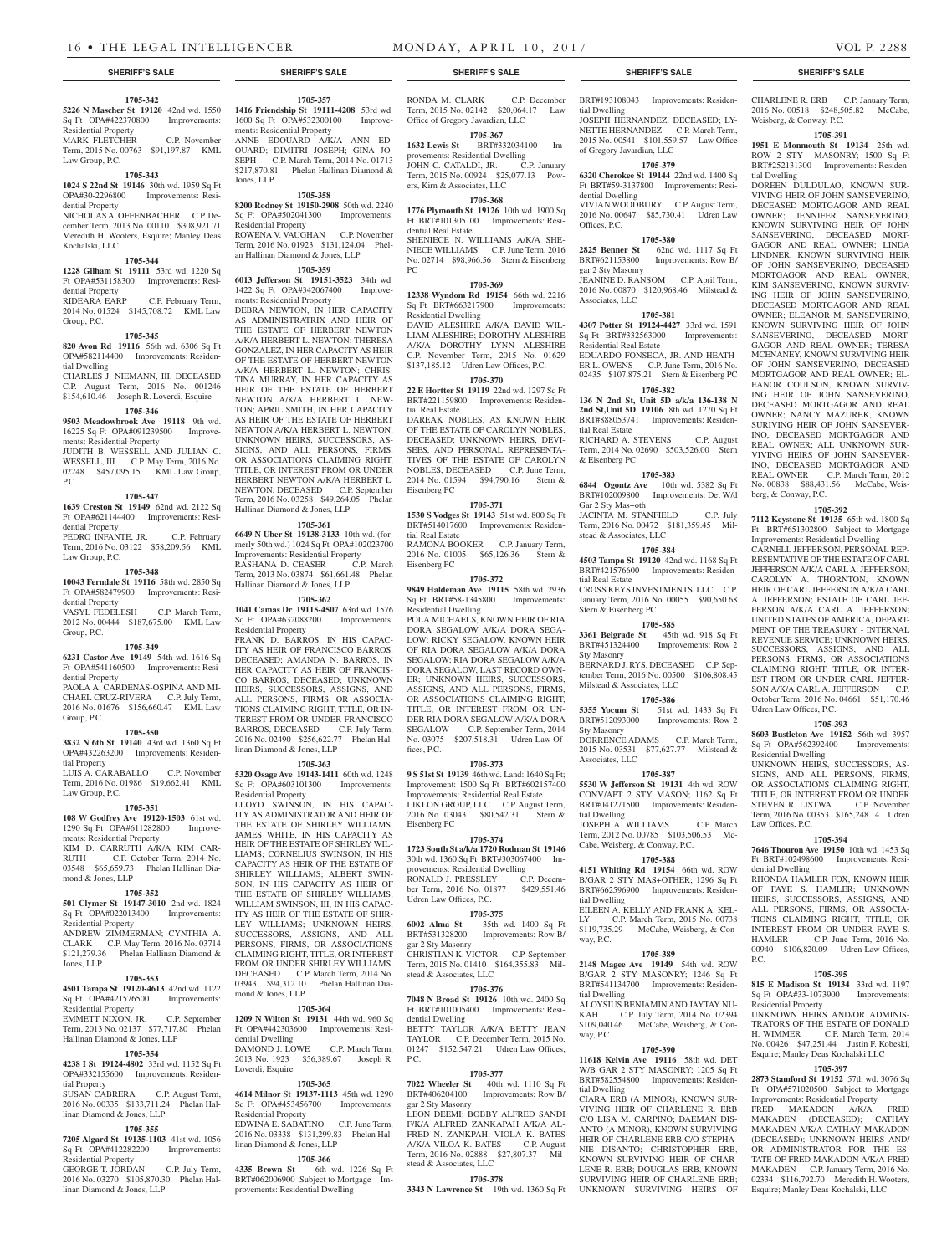Semi/det 3 Sty Stone

dential Property

dential Property

dential Property

Law Group, P.C.

dential Property

Diamond & Jones, LLP

Residential Property

Diamond & Jones, LLP

ments: Row 2 Sty Masonry

ard J. Nalbandian, III

Residential Property

ments: Residential Property

mond & Jones, LLP

Residential Property

DANA L. JORDEN; CLIFFORD D. JOR-<br>DEN, JR. C.P. January Term, 2011 No.

00762 \$103,198.93 Phelan Hallinan Dia-

**1705-461 7455 Ruskin Rd 19151-2925** 34th wd. 1152 Sq Ft OPA#343166900 Improvements:

PATRICIA MCCOY-THIAM C.P. May Term, 2010 No. 04265 \$152,371.77 Phelan Hallinan Diamond & Jones, LLP **1705-462 2513 S 69th St 19142** 40th wd. 1272 Sq Ft

C.P. January Term, 2011 No.

Group, P.C.

P.C.

stead & Associates, LLC

**1705-451 5343 Wingohocking Terr** 22nd wd. 2214 Sq Ft BRT#122188500 Improvements:

CHRISTINA MORTON C.P. September Term, 2014 No. 02707 \$135,112.34 Mil-

**1705-452 5331 Florence Ave 19143** 51st wd. 1276 Sq Ft OPA#511145200 Improvements: Resi-

ISSA ALIOUNE BA C.P. May Term, 2015 No. 01962 \$78,403.84 KML Law Group,

**1705-453 2549 W Willard St 19129** 38th wd. 811 Sq Ft OPA#381368400 Improvements: Resi-

MICHAEL A. LOWE C.P. August Term, 2016 No. 02398 \$37,769.37 KML Law

**1705-454 189 W Thelma St 19140** 42nd wd. 798 Sq Ft OPA#422046700 Improvements: Resi-

YANICE RODRIGUEZ-DIAZ C.P. June Term, 2014 No. 02539 \$58,659.03 KML

**1705-455 5615 Arlington St 19131** 52nd wd. 1712 Sq Ft OPA#522066200 Improvements: Resi-

DANA LOCKETT AND KARL SMITH C.P. April Term, 2016 No. 02121 \$143,696.55 KML Law Group, P.C. **1705-456 1623 E Duval St 19138-1105** 10th wd. (formerly 50th wd.) 1440 Sq Ft OPA#102293500 Improvements: Residential Property RYAN R. MILLER C.P. June Term, 2016 No. 01836 \$90,426.56 Phelan Hallinan

**1705-457 952-54 E Johnson St 19138** 22nd wd. 1204  $\frac{1}{\sqrt{2}}$  Sq Ft OPA#221011700 Improvements:

GLORIA BARTON C.P. July Term, 2016 No. 03268 \$275,595.17 Phelan Hallinan

**1705-458 5715 Nassau St** 52nd wd. Situate on the N side of Nassau St at the distance of 108.225 ft Westward from the W side of 57th St in the 52nd ward of the City of Philadelphia; Containing in front or breadth on the said Nassau St 15.25 ft and extending of that width in length or depth Northward between parallel lines at right angles to the said Nassau St 93.25 ft to the center of a certain 15 ft wide driveway. BRT#043258500 Improve-

HAJAR A. MUHAMMAD C.P. July Term, 2014 No. 02151 \$85,984.43 Rich-

**1705-459 3062 N 23rd St 19132-1401** 11th wd. 1792 Sq Ft OPA#871516410 Improvements:

ELSAYED MAHROUS; TOURIA YADRI ELKAEID, IN HER CAPACITY AS AD-MINISTRATRIX AND HEIR OF THE ESTATE OF ALY ELSAYED ELKAEID; MOHAMMED ELKAEID, IN HIS CAPAC-ITY AS HEIR OF THE ESTATE OF ALY ELSAYED ELKAEID; SAYED ELKAEID, IN HIS CAPACITY AS HEIR OF THE ESTATE OF ALY ELSAYED ELKAEID; NORA ELKAEID, IN HER CAPACITY AS HEIR OF THE ESTATE OF ALY ELSAYED ELKAEID; NADIA ELKAEID, IN HER CAPACITY AS HEIR OF THE ESTATE OF ALY ELSAYED ELKAEID; UNKNOWN HEIRS, SUCCESSORS, ASSIGNS, AND ALL PERSONS, FIRMS, OR ASSOCIA-TIONS CLAIMING RIGHT, TITLE, OR INTEREST FROM OR UNDER ALY EL-<br>SAYED ELKAEID. DECEASED C.P. SAYED ELKAEID, DECEASED April Term, 2014 No. 00248 \$118,656.20 Phelan Hallinan Diamond & Jones, LLP **1705-460 7470 Brockton Rd 19151-2910** 34th wd. 1368 Sq Ft OPA#343146348 Improve-

# **SHERIFF'S SALE SHERIFF'S SALE SHERIFF'S SALE SHERIFF'S SALE SHERIFF'S SALE**

# **1705-398**

OPA#021615800 Subject to Mortgage Improvements: Residential Property

VIRGINIA E. VESPA A/K/A VIRGINIA E. TAVANI; PHILIP V. VESPA, JR. A/K/A PHILIP V. VESPA C.P. November Term 2016 No. 01195 \$101,080.75 Justin F. Kobeski, Esquire; Manley Deas Kochalski LLC

# **1705-399**

**4298 Parkside Ave 19104** 6th wd. 2016 Sq Ft OPA#062227700 Improvements: Residential Property<br>VICTOR BAILEY

C.P. July Term, 2014 No. 3315 \$80,651.28 Shapiro & DeNardo, LLC

#### **1705-400**

**5821 Ditman St assessed as 5821-23 Ditman St 19135** 41st wd. 7000 Sq Ft OPA#41-1-2261-00 Improvements: Residential Property MICHAEL BRADLEY C.P. May Term,

2015 No. 00935 \$101,683.60 Shapiro & DeNardo, LLC

#### **1705-401**

**1447 E Montgomery Ave 19125** 18th wd. 1512 Sq Ft OPA#181174600 Improvements: Residential Property

DAVID J. KWISZ C.P. August Term, 2016 No. 01972 \$211,568.87 Shapiro & De-Nardo, LLC

#### **1705-402**

**1710 Arlington St 19121-3320** 32nd wd. 1479 Sq Ft OPA#321143801 Improvements: Residential Property SPIRANGELOS ANTIPAS C.P. June Term, 2016 No. 03594 \$399,885.74 Phel-

an Hallinan Diamond & Jones, LLP **1705-403**

**155 E Washington Ln 19144-2010** 59th wd. (formerly 22nd wd.) 2310 Sq Ft OPA#592147700 Improvements: Residential Property MONTESS TRAPP; TAIMIKA TRAPP A/K/A TAMIKA TRAPP A/K/A TAMIKA R. HALL-TRAPP C.P. April Term, 2015 No. 01614 \$193,721.35 Phelan Hallinan Diamond & Jones, LLP

#### **1705-404**

**1349 71st Ave a/k/a 1349 W 71st Ave 19126- 1723** 61st wd. 1856 Sq Ft OPA#611449400 Improvements: Residential Property GARA LASSITER C.P. April Term, 2016 No. 03001 \$147,815.30 Phelan Hallinan

# Diamond & Jones, LLP

**1705-405 7909 Buist Ave 19153-1205** 40th wd. 1360 Sq Ft OPA#405755905 Improvements:

Residential Property GREGORY MACK, IN HIS CAPACITY AS HEIR OF THARISSA MACK, DECEASED; THARISSA MACK, IN HER CAPAC-ITY AS HEIR OF THARISSA MACK, DE-CEASED; UNKNOWN HEIRS, SUCCES-SORS, ASSIGNS, AND ALL PERSONS, FIRMS, OR ASSOCIATIONS CLAIMING RIGHT, TITLE, OR INTEREST FROM OR UNDER THARISSA MACK, DECEASED C.P. June Term, 2015 No. 04383 \$31,562.48 Phelan Hallinan Diamond & Jones, LLP

#### **1705-406**

#### **4311 Elsinore St 19124-4305** 33rd wd. 720 Sq Ft OPA#332222200 Improvements: Residential Property

ASGHAR KHAN C.P. September Term, 2013 No. 00900 \$107,294.40 Phelan Hallinan Diamond & Jones, LLP

#### **1705-407**

**5132 N 11th St 19141-2843** 49th wd. 1700 Sq Ft OPA#493067600 Improvements: Residential Property

WAYNE G. BUTLER C.P. March Term, 2015 No. 03224 \$123,845.24 Phelan Hallinan Diamond & Jones, LLP

#### **1705-408**

**3729 N Park Ave 19140-3716** 43rd wd. 1350 Sq Ft OPA#432380800 Improvements: Residential Property MICHELLE SPAIN C.P. June Term, 2016 No. 00354 \$58,505.71 Phelan Hallinan Diamond & Jones, LLP

#### **1705-409**

**3151 Edgemont St 19134** 25th wd. 955 Sq Ft BRT#25-1-2284-00 Residential Dwelling

ESTATE OF RUDOLPH B. MICHETTI; KELLY A. IRWIN, AS KNOWN HEIR AND AS PERSONAL REPRESENTATIVE OF THE ESTATE OF RUDOLPH B. MICHET-TI; UNKNOWN HEIRS, SUCCESSORS, ASSIGNS, AND ALL PERSONS, FIRMS, OR ASSOCIATIONS CLAIMING RIGHT, TITLE, OR INTEREST FROM OR UNDER RUDOLPH B. MICHETTI C.P. September Term, 2016 No. 02453 \$149,042.80 Udren Law Offices, P.C.

**1201 S Clarion St 19147** 2nd wd. 952 Sq Ft **225 E Ellet St 19119** 22nd wd. 2658 Sq Ft **1705-410** BRT#22-2136800 Improvements: Residential Dwelling MIA PERRY; TODD PERRY C.P. March Term, 2016 No. 03371 \$195,388.86 Udren Law Offices, P.C.

### **1705-411**

**8850 Bradford St 19115** 56th wd. 4111 Sq Ft OPA#562451600 Improvements: Residential Property SHELDON S. RAMCHARITAR AND RENA RAMCHARITAR C.P. May Term, 2016 No. 04071 \$141,223.40 Shapiro &

#### **1705-412**

DeNardo, LLC

**521 Rosalie St** 35th wd. 900 Sq Ft BRT#352035700 Improvements: Row B/ gar 2 Sty Masonry NIKIYA JENKINS A/K/A NIKIYA S. JEN-KINS AND JABAR TYLER C.P. March Term, 2016 No. 02182 \$137,267.94 Milstead & Associates, LLC

# **1705-413**

**1900 Lott St** 58th wd. 7410 Sq Ft BRT#581044900 Improvements: Det W/d Gar 1 Sty Masonry<br>ADEL ETREIH  $C.P.$  January Term, 2016 No. 02781 \$382,744.90 Milstead & Associates, LLC

#### **1705-414**

**4549 Teesdale St** 41st wd. 1456 Sq Ft BRT#412107400 Improvements: Row B/ gar 2 Sty Masonry KEVIN THOMAS A/K/A KEVIN SEAN THOMAS C.P. May Term, 2015 No. 01145 \$107,674.32 Milstead & Associates, LLC

#### **1705-415**

**1815 S 17th St** 48th wd. 1088 Sq Ft BRT#481220600 Improvements: Residential Dwelling WANNETTA WILLIAMS C.P. July Term, 2015 No. 03539 \$45,728.52 Powers, Kirn & Associates, LLC

#### **1705-416**

**5200 N 8th St 19120** 49th wd. 2011 Sq Ft OPA#492132500 Improvements: Residential Property PATRICIA SOBERS C.P. October Term, 2016 No. 04100 \$88,435.69 Shapiro &

DeNardo, LLC

**1705-417 4441 Thompson St** 45th wd. 1299.06 Sq Ft BRT#453233600; PRCL#80N18-98 Improvements: Residential Dwelling THERESA A. MINCH, INDIVIDUALLY AND AS ADMINISTRATRIX OF THE ES-

TATE OF JAMES P. MINCH C.P. December Term, 2014 No. 01974 \$61,189.90 Powers, Kirn & Associates, LLC **1705-418**

**4514 Bermuda St** 23rd wd. 1190 Sq Ft BRT#231051300 Improvements: Row 2 Sty Masonry BRIAN JUZWIAK C.P. June Term, 2015 No. 01294 \$101,358.37 Milstead & Associates, LLC

#### **1705-419**

**7351 Buist Ave 19153** 40th wd. 1120 Sq Ft OPA#404282600 Improvements: Residential Property EDWARD MAUSER C.P. August Term,

2016 No. 00436 \$59,355.91 KML Law Group, P.C.

# **1705-420**

**4708 Higbee St 19135** 41st wd. 2500 Sq Ft BRT#41-1-130600 Subject to Mortgage Improvements: Residential Dwelling BRIAN ZOLK; SYLVIA ZOLK C.P. September Term, 2013 No. 04083 \$157,379.02 Udren Law Offices, P.C.

#### **1705-421**

**2016 W Boston St 19132** 16th wd. ROW 2 STY MASONRY; 1222 Sq Ft BRT#162266900 Improvements: Residential Dwelling SHARON T. MCPHERSON, ADMINIS-TRATRIX OF THE ESTATE OF LESTER MCPHERSON, DECEASED MORTGAG-<br>OR AND REAL OWNER C.P. April OR AND REAL OWNER Term, 2014 No. 01172 \$50,866.37 Mc-Cabe, Weisberg, & Conway, P.C.

#### **1705-422**

**4100 Hellerman St 19135** 55th wd. ROW B/GAR 2 STY MASONRY; 1680 Sq Ft BRT#552103900 Improvements: Residential Dwelling MARY MCNICHOL C.P. June Term,

2015 No. 02765 \$142,602.64 McCabe, Weisberg, & Conway, P.C.

#### **1705-423**

**940 Brill St 19124** 35th wd. ROW B/ GAR 2 STY MASONRY; 1030 Sq Ft

# BRT#351178400 Improvements: Residential Dwelling

MURAD PEYGUMBARI AND YELENA PONIROVSKAYA C.P. September Term, 2016 No. 03014 \$61,042.51 McCabe, Weisberg, & Conway, P.C.

# **1705-424**

**2507 S Cleveland St 19145** 26th wd. SEMI DET 2STY MASONRY; 1728 Sq Ft BRT#262102400 Improvements: Residential Dwelling DARIA M. VIOLA A/K/A DARIA VIOLA A/K/A DARIA M. TORITTO C.P. Oc-

tober Term, 2010 No. 00101 \$250,986.49 McCabe, Weisberg, & Conway, P.C. **1705-425**

**4046 N 12th St 19140** 43rd wd. ROW 2 STY MASONRY; 1440 Sq Ft BRT#433165700 Subject to Mortgage Improvements: Residential Dwelling DELLA THOMPSON C.P. June Term, 2016 No. 02570 \$35,031.61 McCabe,

Weisberg, & Conway, P.C.

#### **1705-426 2546 N Marston St 19132-3536** 28th wd. 1260 Sq Ft OPA#281090800 Improvements: Residential Property WILLIAM MAJOR AND ELILA I. MA-JOR C.P. February Term, 2015 No. 00989

\$43,157.09 Phelan Hallinan Diamond & Jones, LLP **1705-427**

**1522 S 31st St 19146** 36th wd. ROW 2 STY MASONRY; 1020 Sq Ft BRT#364436200 Subject to Mortgage Improvements: Residential Dwelling EQUITY HOLDING CORPORATION, A NON-PROFIT CALIFORNIA COR-PORATION, AS TRUSTEE OF THE SOUTH PHILLY CHILDREN TRUST NO. 10033149, DATED 03/25/2010; BRIAN E.

KUMAHOR AND MARSHELL JONES KUMAHOR C.P. July Term, 2013 No. 02833 \$81,762.37 McCabe, Weisberg, & Conway, P.C.

#### **1705-429**

**1801 73rd Ave 19126** 10th wd. ROW B/GAR 2 STY MASONRY; 1366 Sq Ft BRT#101348900 Improvements: Residential Dwelling BERNICE NASH C.P. July Term, 2016 No. 02808 \$121,478.20 McCabe, Weisberg, & Conway, P.C.

### **1705-430**

**5835 N Park Ave 19141-3102** 49th wd. 1280 Sq Ft OPA#493229900 Improvements: Residential Property RONALD WILBUR SMITH C.P. August Term, 2012 No. 01543 \$112,058.22 Phelan Hallinan Diamond & Jones, LLP

### **1705-431**

**5446 Walnut St 19139-4033** 60th wd. 2130 Sq Ft OPA#603032000 Residential Property

JEFFREY T. DELAGO; PAMELA L. DEL-AGO C.P. June Term, 2015 No. 00383 \$31,323.16 Phelan Hallinan Diamond & Jones, LLP

#### **1705-432**

**3459 N Water St 19134-1639** 7th wd. 980 Sq Ft OPA#073047900 Residential Property IGOR MIRGORODSKY; IRINA MIR-GORODSKY C.P. August Term, 2016

No. 03541 \$43,476.77 Phelan Hallinan Diamond & Jones, LLP **1705-433**

**3937 Elsinore St 19124** 33rd wd. 1024 Sq Ft OPA#332218100 Improvements: Residential Property RONYELL GINDRAW C.P. December Term, 2007 No. 00334 \$168,408.39 Phel-

# an Hallinan Diamond & Jones, LLP **1705-434**

**2149 S 19th St** 48th wd. 824 Sq Ft BRT#481283800 Subject to Mortgage Improvements: Residential Dwelling SREYMUM SOK C.P. March Term, 2016 No. 00473 \$98,264.30 Law Office of

# Gregory Javardian, LLC

**1705-435 4517 Carlisle St** 13th wd. 1599 Sq Ft BRT#132017400 Improvements: Residential Dwelling ARNOLD CAMPANELLA, JR. AND SHIR-LEY BETHA C.P. February Term, 2016 No. 01073 \$88,571.70 Law Office of

# **1705-436**

Gregory Javardian, LLC

**1929 E Wensley St 19134** 45th wd. 1095 Sq Ft BRT#452061000 Improvements: Residential Real Estate CROSS KEYS INVESTMENT, LLC C.P. February Term, 2016 No. 01136 \$76,663.30 Stern & Eisenberg PC

### **1705-437**

**3343 Morning Glory Rd 19154** 12th wd. 2160 Sq Ft BRT#663043400 Improvements: Residential Real Estate EUGENE BUKH AND NATALAIE BUKH C.P. March Term, 2016 No. 00650 \$184,989.31 Stern & Eisenberg PC

# **1705-438**

**5901 Colgate St 19120** 1148 Sq Ft OPA#352275200 Improvements: Residential Property EDGARDO J. REYES A/K/A EDGARDO REYES C.P. February Term, 2014 No. 01077 \$110,796.22 KML Law Group, P.C.

**1705-439 7729 Dorcas St 19111** 56th wd. 3703 Sq Ft OPA#561120300 Improvements: Residen-

LEON JONES, JR. A/K/A LEON JONES C.P. April Term, 2015 No. 02113 \$66,920.88

**1705-440 2827 W Girard Ave** 29th wd. 1800 Sq Ft BRT#871539150 Improvements: Row W-

AL ALSTON C.P. August Term, 2010 No. 02835 \$252,377.11 Milstead & As-

**1705-441 1839 N 33rd St 19121** 32nd wd. 1847 Sq Ft BRT#32-3-3406-00 Improvements: Resi-

ESTHER E. ARNETTE, AS LEGATEE AND TRUSTEE OF THE FAULKNER LIVING TRUST C.P. November Term, 2016 No. 02672 \$176,347.96 Martha E. Von Rosenstiel, P.C.; Martha E. Von Rosenstiel, Esquire; Heather Riloff, Esquire; Jeniece D. Davis,

**1705-442 611 Rosalie St 19120** 35th wd. 1224 Sq Ft OPA#352041600 Improvements: Residen-

JEANNETTE DANCY C.P. August Term, 2016 No. 01437 \$52,081.73 KML Law

**1705-443 1824 Pennington Rd** 34th wd. 2296 Sq Ft BRT#343332700 Improvements: Row B/

JACQUELINE F. FENNAL AND JEANINE FENNAL C.P. December Term, 2013 No. 02238 \$202,385.85 Milstead & Associ-

**1705-444 431 E Wyoming Ave** 42nd wd. 1577 Sq Ft BRT#871564170 Improvements: Row W/

ADEL ETREIH AND RAID ALBARKAWI C.P. August Term, 2013 No. 01821 \$155,799.64 Milstead & Associates, LLC **1705-445 2030 W Cambria** 11th wd. 1325 Sq Ft BRT#111044800 Improvements: Row B/

MARINA SPEKTOR C.P. May Term, 2016 No. 00750 \$50,628.24 Milstead &

**1705-446 4138 W Girard Ave** 6th wd. 1697 Sq Ft BRT#062169300 Improvements: Row

DOUGLAS HART C.P. August Term, 2015 No. 02720 \$112,833.88 Milstead &

**1705-447 1929 Colonial St** 50th wd. 1183 Sq Ft BRT#102351900 Improvements: Row 2

BIANCA L. KENDRICK C.P. October Term, 2014 No. 00836 \$117,621.52 Mil-

**1705-448 6833 N Broad St** 50th wd. 2055 Sq Ft BRT#611209100 Improvements: Row

BARRINGTON HYLTON C.P. January Term, 2016 No. 02386 \$70,300.21 Mil-

**1705-449 5456 Chestnut St** 45th wd. 1940 Sq Ft BRT#603017305 Improvements: Apt 2-4

STEPHEN J. HILL A/K/A STEPHEN HILL C.P. September Term, 2014 No. 00728 \$155,542.19 Milstead & Associates, LLC **1705-450 6223 Montague St** 55th wd. 1620 Sq Ft BRT#552298700 Improvements: Row B/

REBECCA MCKERNAN C.P. May Term, 2016 No. 00034 \$36,394.80 Milstead &

Improvements: Row

tial Property

KML Law Group, P.C.

off/str 3 Story Masonry

sociates, LLC

dential Dwelling

tial Property

Group, P.C.

ates, LLC

gar 2 Sty Masonry

off Str 2 Sty Mason

gar 2 Sty Masonry

Associates, LLC

Conv/apt 3 Sty Mason

stead & Associates, LLC

Conv/apt 2 Sty Frame

Units 2 Sty Mason

gar 2 Sty Masonry

Associates, LLC

stead & Associates, LLC

Associates, LLC

Sty Masonry

Esquire; Tyler J. Wilk, Esq.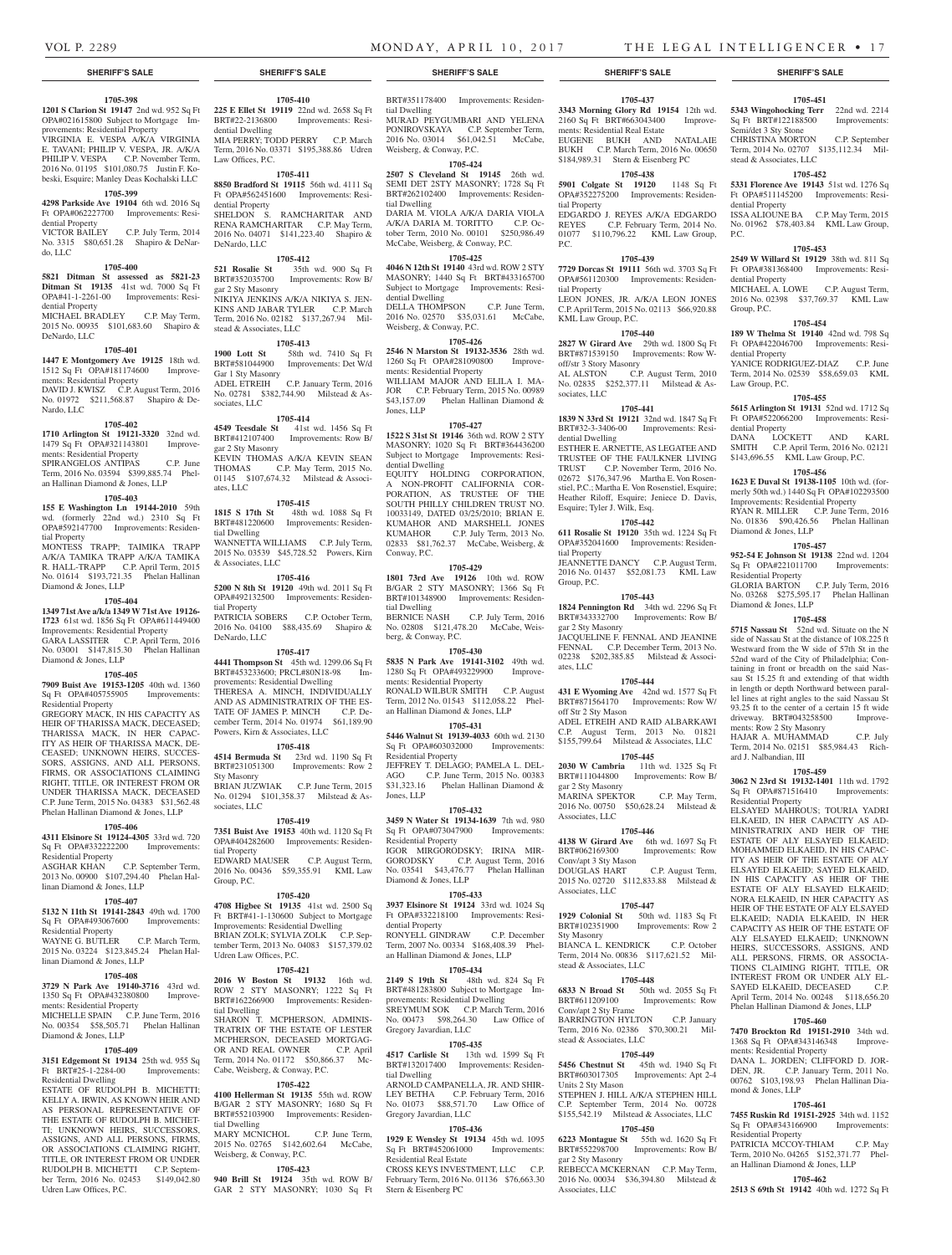BRT#40-6125300 Improvements: Resi-

EDWARD MAUSER C.P. October Term, 2016 No. 03313 \$57,707.11 Udren Law

**1705-463 2661 Elbridge St 19149** 62nd wd. 1898 Sq Ft OPA#621302400 Improvements: Resi-

PAUL D. BREYER C.P. August Term, 2016 No. 03640 \$140,673.95 KML Law

**1705-464 2811 Aramingo Ave 19134-4203** 25th wd. 1110 Sq Ft OPA#251450000 Improve-

BRAHEIN K. BRUCE A/K/A BRAHEIN BRUCE; LISA BRUCE C.P. August Term, 2014 No. 00736 \$72,500.88 Phelan Hal-

**1705-465 4018 Parrish St 19146** 6th wd. (formerly part of the 24th wd.) 1530 Sq Ft OPA#062049400 Improvements: Residential Property KERRY GREEN-WILLIAMS C.P. June

**1705-466 6918 Forrest Ave 19138** 10th wd. 1146 Sq Ft OPA#102516800 Improvements: Resi-

TANYA M. NEWMAN C.P. January Term, 2015 No. 01462 \$105,705.78 Phelan Hallinan Diamond & Jones, LLP **1705-467 857 Brooklyn St** 24th wd. Beginning Point: Situate on the E side of Brooklyn St, at the distance of 184 ft 4 in Northward from the N side of Parrish St OPA#062298500 Improvements: Row 2 Sty Masonry

CEDRIC T. DUDLEY AND LASHAWN BROWN C.P. July Term, 2016 No. 02991

**1705-468 5313 Greene St 19144** 12th wd. 1488 Sq Ft OPA#124102100 Improvements: Residen-

MICHELLE KHAN A/K/A MICHELLE RODNEY-KHAN C.P. June Term, 2016 No. 01667 \$159,184.00 KML Law

**1705-469 6605 Martins Mill Rd 19111** 35th wd. 2899 Sq Ft OPA#353304500 Improvements:

ELIZABETH VERA AND FERNANDO L.<br>VERA, JR. C.P. December Term, 2013

No. 03446 \$215,432.82 KML Law

**1705-470 6853 Oxford Ave 19111** 53rd wd. 2623 Sq Ft OPA#532373300 Improvements: Resi-

NOVLEY BELL-WILLIAMS A/K/A NOV-LEY MCKENZIE AND FLOYD GORDON C.P. December Term, 2015 No. 01106 \$219,534.36 KML Law Group, P.C. **1705-471 4132 Orchard St 19124** 23rd wd. 1504 Sq Ft OPA#232247900 Improvements: Resi-

CHANDA J. BERRIOS AND STEPHEN PENHOLLOW C.P. August Term, 2015 No. 03776 \$85,447.96 KML Law Group,

**1705-472 1238 S 22nd St 19146-4236** 36th wd. 1896 Sq Ft OPA#361326500 Improvements:

FARINA SHEIKH C.P. December Term, 2016 No. 01510 \$61,757.45 Phelan Hal-

**1705-473 7150 N 20th St 19138** 10th wd. 1440 Sq Ft OPA#101163700 Improvements: Residen-

GENELLE WALTON C.P. August Term, 2016 No. 01270 \$131,209.21 KML Law

**1705-474 642 Rector St 19128-1733** 21st wd. 1320 Sq Ft OPA#213140900 Improvements:

MIKE OPIELA; DANA OPIELA C.P. July Term, 2012 No. 00780 \$187,276.25 Phelan Hallinan Diamond & Jones, LLP **1705-475 1835 E Moyamensing Ave 19148** 1st wd. 816 Sq Ft OPA#011214800 Improve-

DENISE M. WILSON C.P. February Term, 2016 No. 00407 \$204,668.43 KML

C.P. December Term, 2013

\$63,838.13 Patrick J. Wesner

ments: Residential Property

linan Diamond & Jones, LLP

Law Group, P.C.

dential Property

tial Property

Group, P.C.

Group, P.C.

dential Property

dential Property

Residential Property

tial Property

Group, P.C.

Residential Property

ments: Residential Property

Law Group, P.C.

linan Diamond & Jones, LLP

 $PC<sub>c</sub>$ 

Residential Property

dential Dwelling

Offices, P.C.

dential Property

Group, P.C.

**1705-476 7244 Elwood St 19142** 40th wd. 1312 Sq Ft OPA#404234500 Improvements: Residential Property EDWARD MAUSER C.P. August Term, 2016 No. 01038 \$79,552.88 KML Law Group, P.C.

# **1705-477**

**5602 Pine St 19143-1322** 60th wd. 1664 Sq Ft OPA#604099200 Improvements: Residential Property BREANNA CAMPBELL C.P. October Term, 2015 No. 00274 \$80,502.56 Phelan

# Hallinan Diamond & Jones, LLP **1705-478 4969 W Stiles St 19131** 44th wd. 756 Sq Ft

OPA#442107100 Improvements: Residential Property CENIA ELDER C.P. May Term, 2015 No. 01409 \$32,286.84 KML Law Group, P.C. **1705-479**

**517 N 52nd St 19131** 44th wd. 1493 Sq Ft OPA#442272600 Improvements: Residential Property VALERIE JACKSON A/K/A VALERIE J. JACKSON C.P. February Term, 2015 No.

Term, 2016 No. 00519 \$82,068.71 KML 01268 \$77,232.58 KML Law Group, P.C. **1705-480**

#### **111 Weaver St 19119** 22nd wd. 1035 Sq Ft OPA#223027800 Improvements: Residential Property STEPHEN CLARK, SOLELY IN HIS CA-PACITY AS HEIR OF HARRIET CLARK, DECEASED; WILLIAM E. CLARK, JR., SOLELY IN HIS CAPACITY AS HEIR OF HARRIET CLARK, DECEASED C.P. April Term, 2016 No. 00010 \$90,618.52 KML Law Group, P.C.

# **1705-481**

**4211 Greenmount Rd 19154** 66th wd. 1712 Sq Ft OPA#66-2459600 Subject to Mortgage Improvements: Residential Property REGINA CUMMINGS C.P. January Term, 2015 No. 01415 \$93,826.31 Justin F. Kobeski, Esquire; Manley Deas Kochalski LLC

#### **1705-482**

**631 S Bambrey St a/k/a 631 Bambrey St 19146** 30th wd. 840 Sq Ft OPA#302155600 Improvements: Residential Property ARTHUR GIBBS, SOLELY IN HIS CA-PACITY AS HEIR OF JEANNE K. GIBBS, DECEASED C.P. May Term, 2016 No. 03654 \$320,114.28 KML Law Group, P.C.

#### **1705-483**

**108 E Washington Ln 19144** 59th wd. 3061 Sq Ft OPA#592136200 Improvements: Residential Property QUINCY LYONS C.P. August Term, 2016 No. 03562 \$97,450.17 KML Law Group,

### **1705-484**

P.C.

**6444 Clearview St 19119** 22nd wd. 1125 Sq Ft OPA#221269800 Residential Property ROMUNDA OLIPHANT C.P. May Term, 2016 No. 03550 \$98,928.75 KML Law

# Group, P.C.

**1705-485 154 E Pomona St 19144** 59th wd. 1927 Sq Ft OPA#59-2154100 Improvements: Residential Property NAEEMAH PATTERSON C.P. February Term, 2015 No. 02485 \$136,009.89 Justin F. Kobeski, Esquire; Manley Deas Kochalski LLC

#### **1705-486**

**5367 Morris St 19144** 12th wd. 956 Sq Ft OPA#124139200 Improvements: Residential Property KEITH BENNETT C.P. August Term, 2016 No. 04443 \$95,045.19 KML Law Group, P.C.

#### **1705-487**

**3459 Jasper St 19134** 45th wd. 1145 Sq Ft OPA#452365100 Improvements: Residential Property ALEXIS VELAZQUEZ A/K/A ALEXIS VELAZQUEZ RODRIGUEZ C.P. April Term, 2016 No. 01358 \$112,982.11 Meredith H. Wooters, Esquire; Manley Deas Kochalski, LLC

#### **1705-488**

**3844 N Bouvier St 19140** 13th wd. 1240 Sq Ft OPA#131241400 Improvements: Residential Property LORETTA THOMPSON C.P. July Term,

2016 No. 01694 \$50,764.90 Justin F. Kobeski, Esquire; Manley Deas Kochalski LLC **1705-489**

**8662 Rugby St 19150** 50th wd. 1546 Sq Ft OPA#502091800 Subject to Mortgage Improvements: Residential Property

#### PAUL WASHINGTON C.P. December Term, 2015 No. 00810 \$147,465.92 Meredith H. Wooters, Esquire; Manley Deas Ko-

chalski, LLC **1705-490 901 Penn St #R402 19123** 5th wd. 1489 Sq

Ft OPA#888062004 Improvements: Residential Property HARMEET SINGH; HARBIR SINGH C.P. July Term, 2010 No. 00739 \$491,155.58

Meredith H. Wooters, Esquire; Manley Deas Kochalski, LLC

# **1705-491**

**208 McClellan St a/k/a 208 Mc Clellan St 19148** 1st wd. 1222 Sq Ft OPA#011152100 Improvements: Residential Property JANICE TAYLOR A/K/A JANICE L. TAY-LOR C.P. May Term, 2016 No. 01824 \$123,144.70 Justin F. Kobeski, Esquire; Manley Deas Kochalski LLC

#### **1705-492**

**8805 Rising Sun Ave 19115** 7568 Sq Ft (Land Area) OPA#632292486 Subject to Mortgage Improvements: Residential Prop-

erty<br>THOMAS BUONCRISTIANO AND<br>BUONCRISTIANO C.P. KRYSTYNA BUONCRISTIANO May Term, 2016 No. 00933 \$236,259.77 Michael J. Shavel, Esquire

**1705-493 514 Arthur St 19111** 2350 Sq Ft (Land Area); 1344 Sq Ft (Improvement Area) OPA#631339800 Subject to Mortgage Improvements: Residential Property MICHAEL O'MALLEY A/K/A MICHAEL OMALLEY C.P. November Term, 2014 No. 01317 \$192,096.38 Michael J. Shavel, Esquire

### **1705-494**

**8130 Lister St 19152-3108** 64th wd. (formerly 35th wd.) 1025 Sq Ft OPA#641085200 Improvements: Residential Property WILLIAM SZWEDA C.P. May Term, 2016 No. 02656 \$163,018.25 Phelan Hallinan Diamond & Jones, LLP

# **1705-495**

**5311 Castor Ave 19124-1022** 23rd wd. 2280 Sq Ft OPA#234195000 Improvements: Residential Property RONALD E. ELLIS A/K/A RONALD EL-LIS; DEANNA D. ALEXANDER A/K/A DEANNA ALEXANDER C.P. March Term, 2014 No. 01228 \$366,408.90 Phelan Hallinan Diamond & Jones, LLP

### **1705-496**

**6651 Erdrick St 19135-2601** 55th wd. 1360 Sq Ft OPA#552277900 Improvements: Residential Property SCOTT WENDEL; ELIZABETH P. WEN-DEL A/K/A ELIZABETH P. DETKIEWICZ C.P. November Term, 2009 No. 03981 \$98,242.41 Phelan Hallinan Diamond & Jones, LLP

#### **1705-497**

**7104 N Broad St 19126-1726** 10th wd. 1496 Sq Ft OPA#101005800 Improvements: Residential Property PING CAO; EDWARD CAO C.P. July

Term, 2016 No. 03267 \$122,960.46 Phelan Hallinan Diamond & Jones, LLP **1705-498**

#### **3232 Emerald St 19134** 45th wd. 1263 Sq Ft OPA#452333600 Improvements: Residential Property PENNINGTON 189 MANAGEMENT. LLC C.P. August Term, 2012 No. 03282 \$83,877.24 KML Law Group, P.C.

### **1705-499**

**4926 Lawrence St 19120** 42nd wd. 4000 Sq Ft OPA#422486400 Improvements: Residential Property LUIS A. BONILLA C.P. December Term, 2016 No. 02378 \$124,040.00 KML Law Group, P.C.

### **1705-500**

**1221 Dufor St 19148-3513** 39th wd. 784 Sq Ft OPA#394302800 Improvements: Residential Property CHARLES M. CAPRA C.P. May Term, 2015 No. 01529 \$116,862.26 Phelan Hallinan Diamond & Jones, LLP

#### **1705-501**

**854 N 21st St 19130-1431** 15th wd. 1200 Sq Ft OPA#151128700 Improvements: Residential Property EDWARD J. FURLONG, JR. A/K/A ED-WARD J. FURLONG C.P. August Term, 2009 No. 03149 \$85,363.87 Phelan Hallinan Diamond & Jones, LLP

# **1705-502**

**224 E Comly St a/k/a 224 Comly St 19120- 1105** 35th wd. 1238 Sq Ft OPA#352138000 Improvements: Residential Property<br>ERIC HUTSON C.P. June Ter C.P. June Term, 2015

No. 01629 \$145,361.59 Phelan Hallinan Diamond & Jones, LLP **1705-503**

**627 W Olney Ave 19120-2219** 61st wd. (formerly 42nd wd.) 1782 Sq Ft OPA#612009400

Improvements: Residential Property WALTER A. ROYE C.P. October Term, 2015 No. 01802 \$32,008.66 Phelan Hallinan Diamond & Jones, LLP

# **1705-504**

**431 Cross St** 1st wd. BRT#011284500 HANEEF NELSON A/K/A HANEEF S. NELSON A/K/A HANEEF SAKIN NEL-SON A/K/A HAIKEEM NELSON; 431 LAND TRUST C.P. March Term, 2014 No. 03577 \$79,165.85 Richard J. Nalbandian

#### **1705-505**

**718 Moore St** 1st wd. BRT#012144600 Improvements: Residential Dwelling ANTHONY NGUYEN F/K/A TAM V. NGUYEN C.P. January Term, 2015 No. 01968 \$160,911.66 Powers, Kirn & Associates, LLC

#### **1705-506**

**4313 Ludlow St 19104** 27th wd. 1204 Sq Ft BRT#17S14-122 Improvements: Residential Dwelling BASHISHA SHERROD C.P. January Term, 2007 No. 01374 \$68,697.74 Udren Law Offices, P.C.

# **1705-507**

**540 E Penn St 19144** 12th wd. 1127 Sq Ft OPA#121142300 Improvements: Residential Property SAMUEL E. RYMER C.P. February Term, 2016 No. 04177 \$101,874.17 KML Law Group, P.C.

#### **1705-508**

**4146 Ridge Ave 19129** Town/rowhouse of approximately 1769 Sq Ft; Lot size: 1134 Sq BRT#38-2251600 Subject To Mortgage None other than the mortgage foreclosed by the Plaintiff, Branch Banking and Trust Company Improvements: Town/rowhouse<br>GAIL J. JOHNSON C.P. August Term, GAIL J. JOHNSON 2016 No. 000156 \$116,921.92 plus continuing interest and costs Christine L. Barba; Ballard Spahr, LLP

#### **1705-509 5431 Addison St** BRT#603110000 Im-

provements: Residential Dwelling EVERETT CARVALHO AND LIZZIE CAR-VALHO C.P. June Term, 2016 No. 01617 \$92,565.77 Powers, Kirn & Associates, LLC

#### **1705-510**

**8762 Jackson St 19136** 65th wd. 1795 Sq Ft OPA#652254900 Improvements: Residential Property DANIEL C. KARP C.P. August Term,

2016 No. 01435 \$166,791.89 KML Law Group, P.C. **1705-511**

#### **823 Lombard St 19147** 5th wd. 900 Sq Ft OPA#053050345 Improvements: Residen-

tial Property PAUL H. DURANTE C.P. February Term, 2015 No. 00448 \$243,398.80 KML Law Group, P.C.

# **1705-512**

**1609 W Erie Ave** BRT#131058100 Improvements: Residential Dwelling JANELLE BLOUNT C.P. May Term, 2016 No. 03243 \$103,363.87 Powers, Kirn & Associates, LLC

**1705-513 1238 Unruh Ave** 53rd wd. 1744 Sq Ft BRT#532061100 Improvements: Residential Dwelling ANGELA K. CLEMENT C.P. February Term, 2015 No. 02487 \$145,168.16 Law Office of Gregory Javardian, LLC

#### **1705-514 6925 Lindbergh Blvd 19142** 40th wd. 3015

Sq Ft OPA#406558100 Improvements: Residential Property RALPH C. SAVAGE AND VENUIS A. SAV-AGE A/K/A VENIUS A. SAVAGE C.P. February Term, 2016 No. 04603 \$135,391.57 Richard M. Squire & Associates, LLC

# **1705-515**

**4027 Higbee St** 41st wd. 1010 Sq Ft OPA#62-2-2042-00 Improvements: Residential Dwelling CARLOS PEREZ, SUBJECT TO 1/2 IN-TEREST OF EDWIN ROSA C.P. July Term, 2016 No. 02005 \$44,931.02 Pressman & Doyle, LLC

### **1705-516**

**5830-32 Pentridge St 19143** 3rd wd. 3375 Sq Ft BRT#034065010 Improvements: Residential Real Estate

# **SHERIFF'S SALE SHERIFF'S SALE SHERIFF'S SALE SHERIFF'S SALE SHERIFF'S SALE**

LISA DUNBAR GRAHAM SCHWALEN-BERGER, SOLELY AS HEIR OF THE ESTATE OF GEORGE LEON DUNBAR; LAILAH LEONTE DUNBAR, SOLELY AS HEIR OF THE ESTATE OF GEORGE LEON DUNBAR; VERONICA MARIE DUNBAR, SOLELY AS HEIR OF THE ESTATE OF GEORGE LEON DUNBAR; GEORGE LEON DUNBAR, JR., SOLELY AS HEIR OF THE ESTATE OF GEORGE LEON DUNBAR; UNKNOWN HEIRS, EXECU-TORS AND DEVISEES OF THE ESTATE OF GEORGE LEON DUNBAR C.P. April Term, 2016 No. 01242 \$71,711.58 Stern & Eisenberg PC

**1705-517**<br>**2219 Solly Ave** 56th **2219 Solly Ave** 56th wd. 3064 Sq Ft BRT#562080000 Improvements: Residential Dwelling

FRANCES MASSEY C.P. August Term, 2016 No. 00387 \$46,824.62 Law Office of Gregory Javardian, LLC

# **1705-518**

**2639 S 64th St 19142** 40th wd. 1101 Sq Ft BRT#402135000 Improvements: Residential Dwelling

JOSEPH J. KING, III, KNOWN HEIR OF JOSEPH KING A/K/A JOSEPH J. KING, JR. A/K/A JOSEPH JAMES KING, JR.; SEAN P. KING, KNOWN HEIR OF JOSEPH KING A/K/A JOSEPH J. KING, JR. A/K/A JOSEPH JAMES KING, JR.; SHERRI PERKINS A/K/A SHERRI A. KING A/K/A SHERRI ANN KING, INDIVIDUALLY AND AS A KNOWN HEIR OF JOSEPH KING A/K/A JOSEPH J. KING, JR. A/K/A JOSEPH JAMES KING, JR.; SUZANNE C. KING, KNOWN HEIR OF JOSPEH KING A/K/A JOSEPH J. KING, JR. A/K/A JOSEPH JAMES KING, JR.; UNKNOWN HEIRS, SUCCESSORS, ASSIGNS, AND ALL PERSONS, FIRMS, OR ASSOCIA-TIONS CLAIMING RIGHT, TITLE, OR INTEREST FROM OR UNDER JOSEPH KING A/K/A JOSEPH J. KING, JR. A/K/A JOSEPH JAMES KING, JR. C.P. December Term, 2015 No. 01565 \$60,145.26 Udren Law Offices, P.C.

#### **1705-519**

**709 S Mole St 19146** 30th wd. 1395 Sq Ft BRT#301286400 Improvements: Residential Real Estate EUGENE BROWN C.P. July Term, 2016

No. 02419 \$196,335.60 Stern & Eisenberg PC

B/GAR 2 STY MASONRY; 1200 Sq Ft BRT#551026200 Improvements: Residen-

CAROL L. HUMMER C.P. June Term, 2016 No. 03401 \$98,024.85 McCabe,

**1705-521 1432 Nedro Ave 19141** 17th wd. ROW CONV/APT 2 STY MASON; 1638 Sq Ft BRT#171152200 Improvements: Residen-

ZACHARY BURWELL, ADMINISTRA-TOR OF THE ESTATE OF LOTTIE TURN-ER C.P. July Term, 2016 No. 01373 \$107,048.83 McCabe, Weisberg, & Con-

**1705-522 109 E Walnut Park Dr 19120** 61st wd. 1904 Sq Ft BRT#611375500 Improve-

WILLIAM S. PHILLIPS C.P. August Term, 2014 No. 00079 \$151,689.63 Stern

**1705-523 2626 S 17th St 19145** 26th wd. ROW 2 STY MASONRY; 1188 Sq Ft BRT#262009400 Improvements: Residential Dwelling ALFREDO R. FLORIO C.P. August Term, 2016 No. 03151 \$50,520.07 McCabe,

**1705-524 2012 Wilmont St 19124** 23rd wd. 915 Sq Ft BRT#232130400 Improvements: Residen-

JOANNA E. VINSON C.P. May Term, 2016 No. 04049 \$81,324.07 Stern &

**1705-525 6451 Ditman St 19135** 41st wd. ROW B/GAR 2 STY MASONRY; 1200 Sq Ft BRT#411238900 Improvements: Residen-

ALEKSANDR SAVITSKIY; LYUDMILA SAVITSKAYA C.P. July Term, 2016 No. 01741 \$101,703.40 McCabe, Weisberg,

**1705-526 8525 Bustleton Ave 19152** 56th wd. S/D

ments: Residential Real Estate

Weisberg, & Conway, P.C.

#### **1705-520 2903 Elbridge St 19149** 55th wd. ROW

tial Dwelling

tial Dwelling

way, P.C.

& Eisenberg PC

tial Real Estate

Eisenberg PC

tial Dwelling

& Conway, P.C.

Weisberg, & Conway, P.C.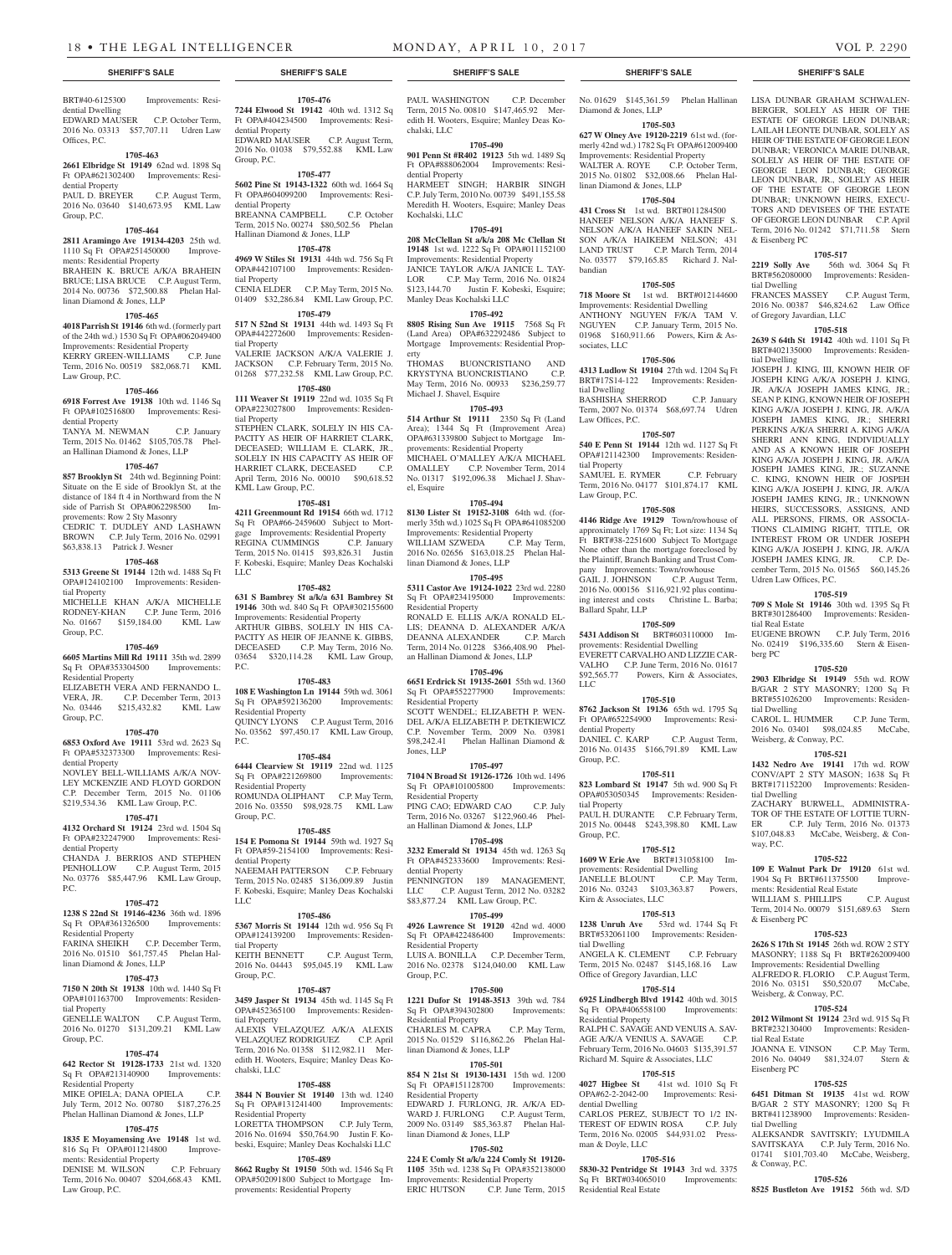**1705-575 2809 S Iseminger St 19148-4932** 39th wd. 1368 Sq Ft OPA#395329700 Improve-

JULIAN DIPIETRO, IN HER CAPAC-ITY AS HEIR OF GINO DIPIETRO A/K/A GINO JOSEPH DIPIETRO, DECEASED; GINO DIPIETRO, IN HIS CAPACITY AS HEIR OF GINO DIPIETRO A/K/A GINO JOSEPH DIPIETRO, DECEASED; UN-KNOWN HEIRS, SUCCESSORS, AS-SIGNS, AND ALL PERSONS, FIRMS, OR ASSOCIATIONS CLAIMING RIGHT, TITLE OR INTEREST FROM OR UNDER GINO DIPIETRO, DECEASED. C.P. April Term, 2016 No. 02284 \$177,972.07 Phelan Hallinan Diamond & Jones, LLP **1705-577 9257 Old Newtown Rd 19115** 56th wd. 2561 Sq Ft BRT#56-2443480 Improve-

ments: Residential Property

ments: Residential Dwelling

Udren Law Offices, P.C.

Shapiro & DeNardo, LLC

dential Property

tial Property

GENETTA GUTMAN C.P. September Term, 2016 No. 00156 \$130,123.44

**1705-578 5801 Sylvester St 19149** 62nd wd. 2012 Sq Ft OPA#621376000 Improvements: Resi-

DONALD A. DE GRANDIS AND MI-CHAEL J. MARTIN, BY HIS ATTORNEY IN FACT, ELLEN S. TIDMAN C.P. October Term, 2010 No. 001039 \$90,695.26

**1705-579 2131 W Passyunk Ave 19145-3414** 48th wd. 1500 Sq Ft OPA#482131000 Improvements: Residential Property

NASSER ALBAROUKI C.P. November Term, 2014 No. 01014 \$172,452.50 Phelan Hallinan Diamond & Jones, LLP **1705-580 2622 Federal St 19146-3829** 36th wd. OPA#362028600 Improvements: Residen-

LEONARD CRAWFORD C.P. June Term, 2013 No. 01871 \$211,507.05 Phelan Hal-

**1705-581 938 N Lawrence St 19123-1438** 5th wd. 1490 Sq Ft OPA#057125900 Improve-

MARK J. BOGAN C.P. April Term, 2016 No. 01639 \$328,230.38 Phelan Hallinan

**1705-582 117 E Hortter St 19119-2207** 22nd wd. 1118 Sq Ft OPA#221179000 Improve-

BEVERLY THOMISON-SADIA C.P. September Term, 2015 No. 02862 \$76,494.75 Phelan Hallinan Diamond & Jones, LLP **1705-583 593 E Carver St a/k/a 593 Carver St 19120- 1711** 35th wd. 984 Sq Ft OPA#351249500 Improvements: Residential Property TIMOTHY CLARK; CHRISTOPHER CLARK C.P. January Term, 2015 No. 02227 \$38,148.44 Phelan Hallinan Dia-

**1705-584 1840 73rd Ave 19126-1513** 10th wd. 1280 Sq Ft OPA#101343100 Improvements:

BAXTER ESTATES, LLC C.P. February Term, 2016 No. 04172 \$93,817.00 Phelan

**1705-585 546 S Salford St** 3rd wd. 909 Sq Ft BRT#032213900 Improvements: Residen-

WILLIAM B. PRATT C.P. May Term, 2016 No. 00619 \$62,481.67 Law Office

**1705-586 2709 S Alder St 19148-4908** 39th wd. 958 Sq Ft BRT#395260500 Subject to Mortgage Improvements: Residential Dwelling JOSEPH MICALI; LISA MICALI C.P. November Term, 2015 No. 01261 \$170,135.97

**1705-587 1918 Wilder St 19146** 36th wd. 854 Sq Ft OPA#363034900 Improvements: Residen-

JOSEPH C. DIBABBO, SR. C.P. June Term, 2016 No. 03317 \$191,435.50 Sha-

**1705-588 3532 Drumore Dr 19154** 66th wd. 1625 Sq Ft OPA#66-2-2608-00 Improvements:

COLLEEN M. GOIDA AND MICHAEL J. GOIDA A/K/A MICHAEL GOIDA C.P. December Term, 2016 No. 02352 \$143,658.25 Shapiro & DeNardo, LLC

Hallinan Diamond & Jones, LLP

of Gregory Javardian, LLC

Udren Law Offices, P.C.

piro & DeNardo, LLC

Residential Property

tial Property

linan Diamond & Jones, LLP

ments: Residential Property

ments: Residential Property

mond & Jones, LLP

Residential Property

tial Dwelling

Diamond & Jones, LLP

W/B GAR 1 STY MASONRY; 1087 Sq Ft BRT#562389300 Improvements: Residential Dwelling

GALINA GENDINA C.P. May Term, 2012 No. 02153 \$186,873.43 McCabe, Weisberg, & Conway, P.C.

#### **1705-527**

**419 Cobbs Creek Pkwy 19143** 46th wd. 1360 Sq Ft BRT#032253100 Improvements: Residential Dwelling MICHELE BORUM C.P. May Term, 2011 No. 00371 \$70,771.65 Udren Law Offices, P.C.

### **1705-528**

**6044 E Roosevelt Blvd 19149** 54th wd. ROW B/GAR 2 STY MASONRY: 1552 Sq Ft BRT#541305300 Improvements: Residential Dwelling

MARIE E. BEAUVAIS C.P. October Term, 2016 No. 01505 \$150,098.77 Mc-Cabe, Weisberg, & Conway, P.C.

#### **1705-529**

**1011 Lorraine St 19116** 58th wd. 1652 Sq Ft OPA#582213000 Improvements: Residential Property

KRISTEN SANCHEZ; MICHAEL J. SAN-CHEZ C.P. August Term, 2012 No. 02337 \$267,570.44 Phelan Hallinan Diamond & Jones, LLP

#### **1705-530**

**2945 Brighton St 19149** 55th wd. 1930 Sq Ft OPA#551364300 Improvements: Residential Property

JOHN BROWN C.P. July Term, 2015 No. 01483 \$154,669.55 KML Law Group, P.C.

#### **1705-531**

**124 Pelham Rd 19119** 22nd wd. DET 2.5 STY STONE; 5100 Sq Ft BRT#223095500 Improvements: Residential Dwelling ABENAA TIMAZEE C.P. February Term, 2012 No. 03848 \$506,652.58 McCabe, Weisberg, & Conway, P.C.

# **1705-532**

**6636 N 17th St 19126** 10th wd. ROW B/GAR 2 STY MASONRY; 1352 Sq Ft BRT#101050900 Improvements: Residential Dwelling

STANLEY BOWMAN, JR. C.P. January Term, 2016 No. 02821 \$60,723.37 Mc-Cabe, Weisberg, & Conway, P.C.

#### **1705-533**

**501 E Haines St 19144-1214** 59th wd. 2223 Sq Ft OPA#592008000 Improvements: Residential Property

SARAH REID-WRIGHT C.P. August Term, 2015 No. 00570 \$89,798.73 Phelan Hallinan Diamond & Jones, LLP

#### **1705-534**

**3438 N 6th St a/k/a 3438 N Sixth St 19140**  43rd wd. (formerly part of the 33rd wd.) 1260 Sq Ft OPA#431111300 Improvements: Residential Property

SARAI LIRIANO C.P. September Term, 2016 No. 01627 \$16,517.48 KML Law Group, P.C.

#### **1705-535**

**5258 Pennway St 19124** 23rd wd. (formerly part of the 35th wd.) 1568 Sq Ft OPA#233105100 Improvements: Residential Property

DANIEL ALICEA C.P. March Term, 2015 No. 00755 \$168,728.13 KML Law Group, P.C.

#### **1705-536**

**2418 S Mole St 19145** 26th wd. ROW 2 STY MASONRY; 960 Sq Ft BRT#261222100

Improvements: Residential Dwelling GINA ANGELUCCI, KNOWN SURVIV-ING HEIR OF AUDREY ANGELUCCI; AUDREY ANGELUCCI, KNOWN SUR-VIVING HEIR OF AUDREY ANGELUCCI; CARL ANGELUCCI, KNOWN SURVIV-ING HEIR OF AUDREY ANGELUCCI; BRIAN ANGELUCCI, KNOWN SURVIV-ING HEIR OF AUDREY ANGELUCCI; ERIC ANGELUCCI, KNOWN SURVIV-ING HEIR OF AUDREY ANGELUCCI; UNKNOWN SURVIVING HEIRS OF AU-DREY ANGELUCCI C.P. December Term, 2015 No. 01697 \$70,347.21 Mc-Cabe, Weisberg, & Conway, P.C.

#### **1705-537**

**9850 Montour St 19115** 58th wd. 3600 Sq Ft OPA#581366000 Improvements: Residential Property

MAKSIM KOZLOV A/K/A MAKSIM BE-LOV C.P. September Term, 2015 No.<br>02579 \$215.051.78 KML Law Group.  $$215,051.78$  KML Law Group, P.C.

### **1705-538**

**5846 Cedar Ave 19143-1934** 3rd wd. 1314 Sq Ft OPA#032141600 Improvements: Residential Property

OLIVER A. FRANCIS C.P. June Term, 2014 No. 00536 \$132,777.71 Phelan Hallinan Diamond & Jones, LLP

**1705-539**

**3657 Old York Rd 19140** 43rd wd. 1688 Sq Ft OPA#432160100 Improvements: Residential Property VERONICA WARD C.P. December Term, 2012 No. 02289 \$150,947.97 KML Law Group, P.C.

#### **1705-542**

**205 Furley St 19120** 61st wd. 761 Sq Ft OPA#612059300 Improvements: Residential Property CARMELA R. SAUNDERS C.P. November Term, 2015 No. 03581 \$104,969.51

KML Law Group, P.C. **1705-543**

**4314 E Howell St 19135** 62nd wd. 2500 Sq Ft OPA#622176300 Improvements: Resi-

dential Property KEVIN P. MCGEE C.P. September Term, 2014 No. 03073 \$75,339.22 KML Law Group, P.C.

#### **1705-544**

**2608 S 65th St 19142** 40th wd. 1463 Sq Ft OPA#406002200 Improvements: Residential Property GRACE OMO-OGUN C.P. April Term, 2016 No. 01194 \$75,110.04 Shapiro & DeNardo, LLC

#### **1705-545**

**1100 S Front St 19147** 1020 Sq Ft OPA#871026350 a/k/a OPA#872026350 Improvements: Row W/off Str 3 Sty Mason MJD PROPERTIES, LLC C.P. October Term, 2016 No. 4192 \$315,311.53 plus interest through the date of the sheriff's sale, plus costs William J. Levant, Esquire

### **1705-546**

**12407 Sweet Briar Rd 19154** 66th wd. ROW B/GAR 2 STY MASONRY; 1360 Sq Ft BRT#663171300 Improvements: Residential Dwelling REGINA L. DIRENZO C.P. October Term, 2015 No. 02060 \$120,626.55 Mc-Cabe, Weisberg, & Conway, P.C.

# **1705-547**

**1904 E Allegheny Ave 19134** 25th wd. 975 Sq Ft OPA#252305500 Improvements: Residential Property ANGEL J. AYALA-APONTE C.P. August Term, 2014 No. 01955 \$41,006.22 KML Law Group, P.C.

#### **1705-548**

**8522 Michener Ave 19150** 50th wd. 1535 Sq Ft OPA#501139500 Improvements: Residential Property MICHAEL YOUNG C.P. May Term, 2016 No. 03148 \$187,869.89 KML Law Group, P.C.

# **1705-549**

**4006 J St** 33rd wd. BRT#332229200 Improvements: Row B/gar 2 Sty Masonry ANTHONY DANTONI AND TRACEY DANTONI C.P. May Term, 2015 No. 00494 \$185,154.54 Richard J. Nalbandian **1705-550**

**2528 S Edgewood St 19142-3505** 40th wd. 1120 Sq Ft OPA#402039100 Improvements: Residential Property

MOHAMED S. TOUNKARA C.P. July Term, 2015 No. 03266 \$31,064.44 Phelan Hallinan Diamond & Jones, LLP

**1705-551 5109 F St 19124** 35th wd. ROW B/ GAR 2 STY MASONRY; 1276 Sq Ft BRT#351339200 Subject to Mortgage Improvements: Residential Dwelling JOSEPH THOMAS S. RAGEN, KNOWN SURVIVING HEIR OF ELIZABETH NA-GEN, DECEASED MORTGAGOR AND REAL OWNER; CATHERINE RAGEN, KNOWN SURVIVING HEIR OF ELIZA-BETH RAGEN, DECEASED MORTGAG-OR AND REAL OWNER; PATRICIA A. JOHNSTON, KNOWN SURVIVING HEIR OF ELIZABETH RAGEN, DECEASED MORTGAGOR AND REAL OWNER; MICHAEL RAGEN, KNOWN SURVIV-ING HEIR OF ELIZABETH RAGEN, DECEASED MORTGAGOR AND REAL OWNER; MARK RAGEN, KNOWN SUR-VIVING HEIR OF ELIZABETH RAGEN, DECEASED MORTGAGOR AND REAL OWNER; JENNIFER RAGEN, KNOWN SURVIVING HEIR OF ELIZABETH RA-GEN, DECEASED MORTGAGOR AND REAL OWNER; LISA CORLEY, KNOWN SURVIVING HEIR OF ELIZABETH RA-GEN, DECEASED MORTGAGOR AND REAL OWNER; MARIE C. CORLEY A/K/A MARIE CORLEY A/K/A MARIE C. PYLE A/K/A MARIE C. CORLEY-PYLE; KNOWN SURVIVING HEIR OF ELIZA-

#### **SHERIFF'S SALE SHERIFF'S SALE SHERIFF'S SALE SHERIFF'S SALE SHERIFF'S SALE**

BETH RAGEN, DECEASED MORTGAG-OR AND REAL OWNER; UNKNOWN SURVIVING HEIRS OF ELIZABETH RA-GEN, DECEASED MORTGAGOR AND REAL OWNER C.P. August Term, 2014 No. 00357 \$124,760.78 McCabe, Weisberg, & Conway, P.C.

### **1705-552**

**602 Leverington St a/k/a 602 Leverington Ave 19128-2606** 21st wd. 2580 Sq Ft OPA#213281200 Improvements: Residential Property IGNACIO MUNOZ C.P. September Term,

2014 No. 03970 \$265,366.67 Phelan Hallinan Diamond & Jones, LLP **1705-553**

# **1010 Arch St Unit 205 19107** 5th wd. 696

Sq Ft OPA#888110212 Improvements: Residential Property BEA LOYD C.P. May Term, 2016 No. 00325 \$179,006.38 Meredith H. Wooters, Esquire; Manley Deas Kochalski, LLC

### **1705-554**

**5929 Woodcrest Ave 19131** 52nd wd. ROW B/GAR 2 STY MASONRY; 1540 Sq Ft BRT#522163300 Improvements: Residential Dwelling JOHNNIE BARR, JR. AND GERALDINE<br>BARR C.P. January Term, 2015 No. C.P. January Term, 2015 No. 01445 \$157,370.53 McCabe, Weisberg, & Conway, P.C.

# **1705-555**

**1626 N 25th St** 32nd wd. 1752 Sq Ft OPA#324085700 Improvements: Residential Property CYNTHIA V. HALL C.P. March Term, 2016 No. 01742 \$78,999.02 plus interest in the amount of \$4472.26 from 06/07/16 Samantha J. Koopman, Esquire

**1705-556 1806 S 19th St** 48th wd. 1056 Sq Ft BRT#481284400 Improvements: Row 2 Sty Masonry ELMER SMITH AND VIVIAN SMITH C.P. December Term, 2014 No. 03368 \$117,500.56 Milstead & Associates, LLC

# **1705-557**

**2135 Walnut St, Unit 203** 8th wd. BRT#888082485 Improvements: Res Condo 5+ Sty Masonry JOHN J. BARRY AND JOHN W. LUFF C.P. May Term, 2014 No. 01505 \$178,262.31 Milstead & Associates, LLC

#### **1705-558**

**115-117 N 3rd St 19106** 4th wd. 14828 Sq Ft improved area OPA#881007210 Subject to Mortgage Improvements: Multifamily Dwelling

OLDE NORTH THIRD, LP, ET AL C.P. September Term, 2010 No. 022283 \$2,549,773.50 plus interest from 9/8/2010 to 2/8/17 at 6% per annum Michael P. Donohue, Esquire

#### **1705-559**

**1144 S 18th St** 36th wd. 961 Sq Ft BRT#361140700 Improvements: Row 2 Sty Masonry NORMA GRAY AND RICARDO GRAY C.P. December Term, 2014 No. 01134 \$281,060.62 Milstead & Associates, LLC

**1705-560**<br>**4806** N 5th St 49th v 49th wd. 2060 Sq Ft BRT#491156900 Improvements: S/d Conv Apt 2 Sty Mason JORGE FAGUNDES C.P. February Term, 2015 No. 02061 \$119,349.37 Milstead & Associates, LLC

#### **1705-561**

**582 Carver St 19120** 35th wd. 1065 Sq Ft OPA#351235300 Improvements: Residential Property WANDA A. ANDREWS C.P. May Term,

2016 No. 01362 \$61,335.56 Meredith H. Wooters, Esquire; Manley Deas Kochalski, LLC

#### **1705-562**

**5245 Hawthorne St 19124** 62nd wd. 1524 Sq Ft BRT#622261500 Improvements: Residential Dwelling JUAN M. HERNANDEZ C.P. November

Term, 2016 No. 00796 \$86,899.26 Martha E. Von Rosenstiel, P.C.; Martha E. Von Rosenstiel, Esquire; Heather Riloff, Esquire: Jeniece D. Davis, Esquire; Tyler J. Wilk, Esq. **1705-563**

#### **443 Tree St 19148** 39th wd. 1072 Sq Ft OPA#392128400 Improvements: Residential Property

UNKNOWN HEIRS AND/OR ADMINIS-TRATORS OF THE ESTATE OF FRANCIS N. ETHREDGE C.P. June Term, 2014 No. 02874 \$85,246.79 Meredith H. Wooters, Esquire; Manley Deas Kochalski, LLC

#### **1705-564**

**6944 Grosbeak Pl 19142** 40th wd. 2516 Sq

Ft BRT#406589400 Improvements: Residential Dwelling

EDWIN A. CAMERON C.P. August Term, 2016 No. 04231 \$155,424.77 Martha E. Von Rosenstiel, P.C.; Martha E. Von Rosenstiel, Esquire; Heather Riloff, Esquire; Jeniece D. Davis, Esquire; Tyler J. Wilk, Esq.

# **1705-565**

**6405 Marsden St 19135** 41st wd. 1444 Sq Ft OPA#411271200 Subject to Mortgage Improvements: Residential Property MARIA ROMAN C.P. January Term, 2016 No. 02908 \$92,907.61 Meredith H. Wooters, Esquire; Manley Deas Kochalski,  $LI$ 

erly side of Rambler Rd; Front: 19'11-3/8" Depth: 90'4-3/8" Improvements: Single

GARY F. HAGAN A/K/A GARY HAGAN C.P. April Term, 2015 No. 01715 \$253,451.49 Stephen M. Hladik, Esq. **1705-567 5717 Pemberton St** 46th wd. On Northerly side of Pemberton St; Front: 15' Depth: 60'7- 3/4" OPA#463062500 Improvements:

SEAN T. JACKSON, SR. AND PATRICE JACKSON C.P. November Term, 2014 No. 01311 \$73,892.30 Stephen M. Hla-

**1705-568 1614 N 55th St 19131** 4th wd. 2443 Sq Ft OPA#041316400 Improvements: Residen-

2016 No. 02446 \$59,946.04 plus interest in the amount of \$1263.81 Samantha J. Koop-

**1705-569 1204 Fillmore St 19124** 23rd wd. 1280 Sq Ft OPA#234109300 Improvements: Resi-

IANETTE SANTIAGO C.P. March Term, 2015 No. 02105 \$193,234.20 plus interest in the amount of \$7730.47 Samantha J.

**1705-570 1616 N 55th St 19131** 4th wd. 2443 Sq Ft OPA#041316400 Improvements: Residen-

2016 No. 00448 \$20,151.91 plus interest in the amount of \$302.82 Samantha J. Koop-

**1705-571** 1437 N 61st St 34th wd. On the Easterly side of 61st St (60 ft wide) at the distance of 345 ft, 10-3/4 in Northwestwardly from the Northwesterly side of Master St (60 ft wide) Improvements: Semi/det 2 Sty Masonry LINDER GENERAL CONTRACTING LLC C.P. February Term, 2016 No. 01397

**1705-572 1231 N Conestoga St 19131** 52nd wd. 1779 Sq Ft BRT#04-1137800 Improvements:

GERALD T. BROOKS C.P. December Term, 2016 No. 02726 \$41,569.63 Udren

**1705-573 2109 Stenton Ave 19138** 10th wd. 1283 Sq Ft BRT#102337500 Improvements: Resi-

BILLIE J. WHITLEY, INDIVIDUALLY AND AS KNOWN HEIR OF HAYWOOD E. WHITLEY, SR.; UNKNOWN HEIRS, SUCCESSORS, ASSIGNS, AND ALL PERSONS, FIRMS, OR ASSOCIATIONS CLAIMING RIGHT, TITLE, OR INTER-EST FROM OR UNDER HAYWOOD E. WHITLEY, SR. C.P. September Term, 2011 No. 01228 \$110,304.22 Udren Law

**1705-574 5108 Springfield Ave 19143-4206** 51st wd. 2576 Sq Ft OPA#511266000 Improve-

EDWARD HUNTER; MARYANN CUM-MINGS, INDIVIDUALLY AND IN HER CAPACITY AS DEVISEE OF THE ESTATE OF GENEVA JOHNSON; KATHY JOHN-SON, IN HER CAPACITY AS ADINISTRA-TOR CTA AND DEVISEE OF THE ESTATE OF GENEVA JOHNSON; SUSAN CONEY, IN HER CAPACITY AS DEVISEE OF THE ESTATE OF GENEVA JOHNSON; JAMES JOHNSON, IN HIS CAPACITY AS DEVI-SEE OF THE ESTATE OF GENEVA JOHN-SON; RUBY PARKER, IN HER CAPACITY AS DEVISEE OF THE ESTATE OF GE-NEVA JOHNSON C.P. September Term, 2012 No. 03030 \$232,543.39 Phelan Hal-

\$51,829.14 Patrick J. Wesner

Residential Dwelling

Law Offices, P.C.

dential Dwelling

Offices, P.C.

ments: Residential Property

linan Diamond & Jones, LLP

C.P. November Term,

C.P. December Term,

#### **1705-566 12305 Rambler Rd** 58th wd. On Southeast-

Family Residence

Single Family Residence

dik, Esq.

tial Property

man, Esquire

dential Property

Koopman, Esquire

tial Property

man, Esquire